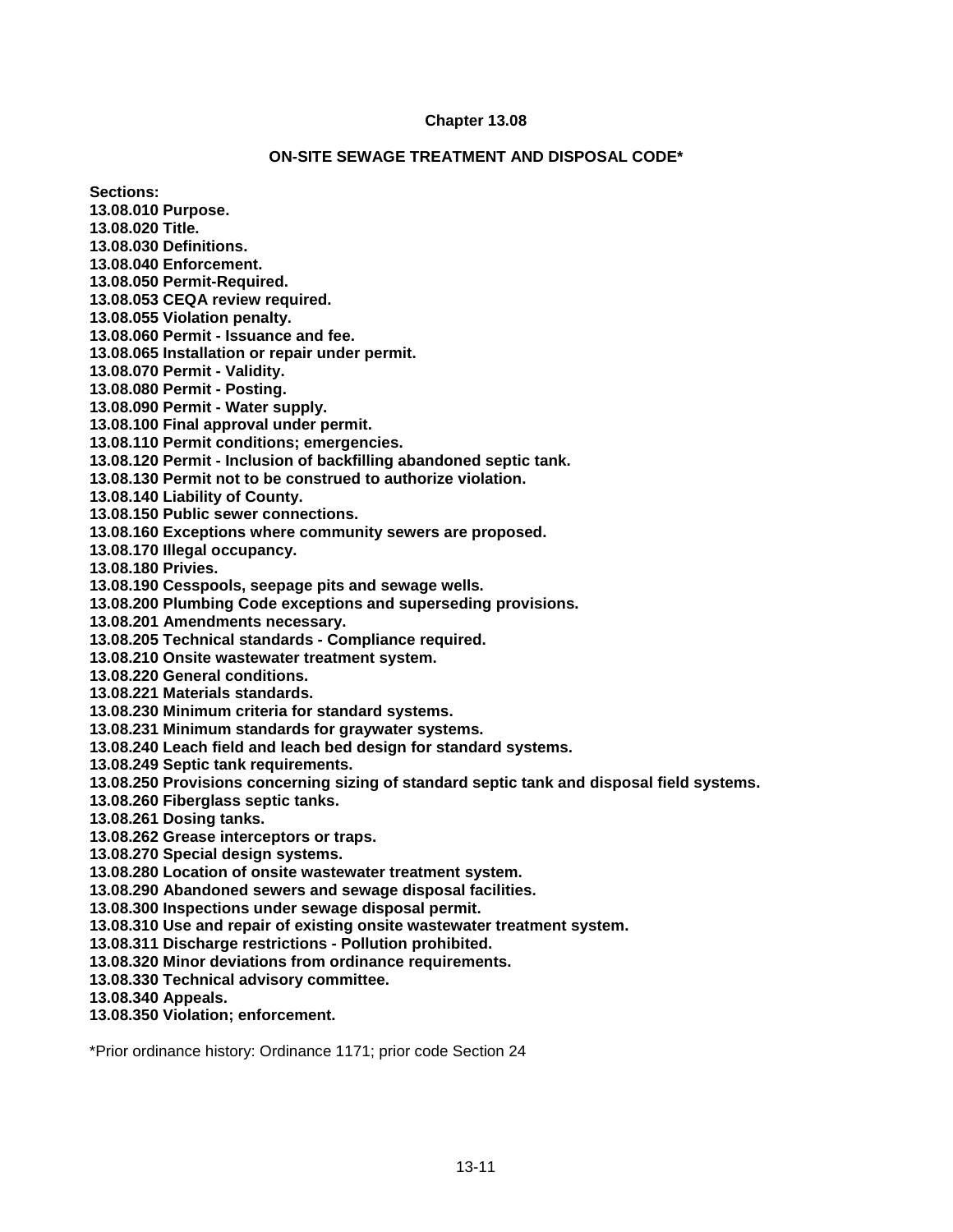**13.08.010 Purpose.** The purpose of this Chapter is to establish minimum requirements for the protection of public health, welfare, and safety in the design, construction, maintenance, and use of sewage disposal systems and to protect surface and ground water from contamination by inadequately treated sewage.(Ord. 3324 § 2, 2018; Ord. 2863 § 1, 2007; Ord. 2838 § 1 (part) 2007; Ord. 1333 § 1 (part), 1984).

**13.08.020 Title**. This Chapter shall be known and may be cited as the "Tuolumne County On-Site Sewage Treatment and Disposal Code." (Ord. 3324 § 2, 2018; Ord. 2863 § 1, 2007; Ord. 2838 § 1 (part); Ord. 2078 § 1, 1994; Ord. 1333 § 1 (part), 1984).

**13.08.030 Definitions.** Unless the context otherwise requires, the following definitions shall be used in the interpretation and construction of this Chapter:

"Approved" or "Approval" means an action of approval by the Environmental Health Director. "Board" means the Board of Supervisors of the County.

"California Plumbing Code" or "CPC" means the latest adopted edition of the California Plumbing Code, California Code of Regulations, Title 24, Part 5.

"Consultant" means any individual authorized under California law to design individual sewage disposal systems.

"County" means the County of Tuolumne, a political subdivision of the state of California.

"Drainage system" means all the piping within public or private premises which convey sewage or other liquid wastes from a structure to a point of disposal, but shall not include any portion of a public sewage system.

"Effluent" means any liquid wastes or sewage of which a portion of the solids have been removed by a primary treatment method.

"Environmental Health Division" means the Environmental Health Division of the Tuolumne County Community Resources Agency.

"EPA Manual" means the U.S. EPA Onsite Wastewater Treatment and Disposal Systems Design Manual (October 1980) and the U.S. EPA Onsite Wastewater Treatment Systems Manual (February 2002).

"Graywater" means untreated household wastewater which has not come into contact with toilet waste. Graywater includes used water from bathtubs, showers, bathroom washbasins, and water from clothes washing machines and laundry tubs. It shall not include wastewater from kitchen sinks, dishwashers or laundry water from soiled diapers.

"High strength wastewater" means wastewater having a 30-day average concentration of biochemical oxygen demand (BOD) greater than 300 mg/L or a fats, oil, and grease (FOG) concentration greater than 100 mg/L prior to the septic tank or other onsite wastewater treatment system component.

"Impaired water body" means a surface water body or segment thereof that is identified on a list approved by the State Water Resources Control Board and the US EPA pursuant to Section 303(d) of the federal Clean Water Act.

"Health Officer" means the County Health Officer or his/her duly authorized representative.

"Onsite wastewater treatment system" or "OWTS" means individual disposal systems, community collection and disposal systems, and alternative collection and disposal systems that use subsurface disposal. OWTS does not include "graywater" systems pursuant to Health and Safety Code section 17922.12.

"Septic tank" means a watertight receptacle which receives the discharge of a drainage system or part thereof, designed and constructed so as to retain solids, digest organic matter during a period of detention, and allow the effluent to drain into a subsurface absorption system or its equivalent. "Sewage" means any and all waste substance, liquid or solid, associated with human habitation, or which contains or may be contaminated with human or animal excreta or excrement, offal or any feculent matter.

"Sewage disposal system" means any sewer system, OWTS, graywater system, disposal plan, septic tank, drainage system, seepage pit, chemical toilet, privy or other facility constructed for the purpose of receiving sewage or its effluent. "Sewage well" means any hole used for disposal of sewage that has been dug or drilled into the ground and extends to or into the subterranean waterbearing stratum which is used or may be used as a domestic water source.

"Soil" means the unconsolidated material lying naturally on the surface of the earth that possesses percolative, infiltrative, and filtration capabilities. For the purposes of this Chapter, the USDA system of soil classification will be used including the USDA textural triangle. (Ord. 3324 § 2, 2018; Ord. 3134 § 8, 2010; Ord. 2863 § 1, 2007; Ord. 2838 § 1 (part), 2007; Ord. 2078 § 2, 1994; Ord. 1333 § 1 (part), 1984).

**13.08.040 Enforcement.** The provisions of this Chapter shall be enforced by the Environmental Health Division. (Ord. 3324 § 2, 2018; Ord. 3134 § 9, 2010; Ord. 2863 § 1, 2007; Ord. 2838 § 1 (part) 2007; Ord. 1333 § 1 (part), 1984).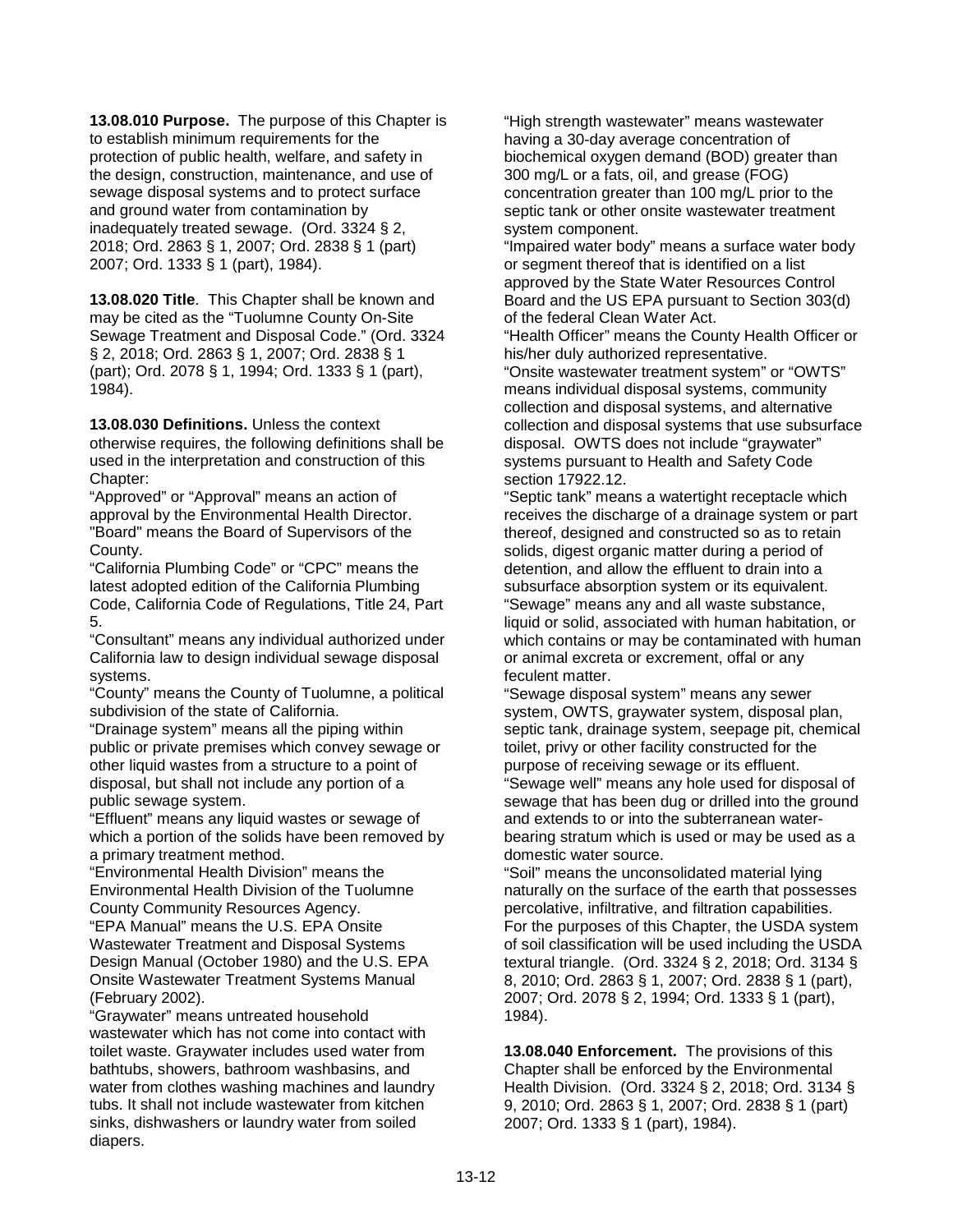## **13.08.050 Permit - Required.**

A. No person, whether as principal, servant, agent, employee, owner or tenant, or otherwise, shall construct, install, replace, or repair any OWTS or private sewage disposal system in any area of Tuolumne County without first having obtained a sewage disposal permit from the Environmental Health Division. If such OWTS or private sewage disposal system is to be constructed or installed for a new dwelling, the sewage disposal permit shall be obtained prior to the commencement of construction for such new dwelling. Applications for sewage disposal permits shall be made in such manner and on such forms as the Environmental Health Division directs and devises.

B. A sewage disposal permit shall be required for modification of any part of the septic tank and/or leach field other than pumping of a septic tank, including the addition or replacement of leach field trenches. (Ord. 3324 § 2, 2018; Ord. 3134 § 10, 2010; Ord. 2863 § 1, 2007; Ord. 2838 § 1, (part), 2007; Ord. 1333 § 1 (part), 1984).

# **13.08.053 CEQA review required.**

A. A review pursuant to the California Environmental Quality Act (CEQA) shall be conducted prior to the approval or conditional approval of a sewage disposal permit when:

1. A cultural resource is determined to be present on the project parcel pursuant to Chapter 14.10; and

2. The cultural resource cannot be avoided as established in Chapter 14.10.

B. A review of the impacts of the proposal on cultural resources shall be conducted in compliance with Chapter 14.10 of this Code to determine the appropriate conditions necessary to protect cultural resources. (Ord. 3324 § 2, 2018; Ord. 2863 § 1, 2007; Ord. 2838 § 1 (part), 2007; Ord. 2280 § 12, 1999).

**13.08.055 Violation penalty.** An applicant for a permit to legalize a violation of this Chapter, after service of a notice and order in accordance with Chapter 1.10 of this Code, shall pay a violation penalty and associated abatement costs as established by the Board of Supervisors and set forth in Chapter 1.10 of this Code. This penalty and abatement costs shall be paid in addition to the regular permit processing fee. (Ord. 3324 § 2, 2018; Ord. 2863 § 1, 2007; Ord. 2838 § 1 (part), 2007; Ord. 2612 § 4, 2005; Ord. 2296 § 4, 1999; Ord. 2018 § 1 (part), 1993).

**13.08.060 Permit - Issuance and fee.** The permit required shall be issued on a standard form supplied for that purpose. A fee shall be charged for such permit in accordance with Chapter 3.40 of this

Code. (Ord. 3324 § 2, 2018; Ord 3134 § 11, 2010; Ord. 2863 § 1, 2007; Ord. 2838 § 1 (part), 2007; Ord. 1333 § 1 (part), 1984).

### **13.08.065 Installation or repair under permit.**

Construction, installation, replacement, or repair of an OWTS or private sewage disposal system shall be performed by contractors licensed as required in accordance with the provisions of the Contractors' State License Law (California Business & Professions Code section 7000 et seq.). Nothing herein shall be construed so as to prevent a resident or owner from doing his/her own work. (Ord. 3324 § 2, 2018; Ord. 2863 § 1, 2007; Ord. 2838 § 1 (part), 2007; Ord. 1792 § 1, 1990).

# **13.08.070 Permit - Validity.**

A. It is the responsibility of any and all persons performing any part of the construction, installation, replacement, or repair of an OWTS or private sewage disposal system to ascertain that a valid sewage disposal permit has been issued by the Environmental Health Division prior to initiation of any repair or installation.

B. Upon issuance of a sewage disposal permit, the permittee shall have one year from the date of issue to commence work authorized under the permit. The work authorized under the permit shall be completed with final inspection by the Environmental Health Division within eighteen months of the date of permit issuance.

C. Any permittee holding any unexpired permit may apply for an extension of time within which he/she may commence and/or complete the work under that permit when he/she is unable to commence/complete work within the time required by this Section for good and satisfactory reason, provided no changes have been made or will be made in the original plans and specifications for such work. The Environmental Health Division may extend the time for action by the permittee for a period of up to three hundred sixty five days upon written request by the permittee showing that circumstances beyond the control of the permittee have prevented action from being taken. In order to renew action on a permit after expiration, the permittee shall pay the staff hourly cost with a one hour minimum upon applying for a permit renewal for permits that expired on or after July 1, 2008. The permittee shall pay a new full permit fee to renew action on a permit that expired prior to July 1, 2008. (Ord. 3324 § 2, 2018; Ord. 3134 § 12, 2010; Ord. 3061 § 1, 2009; Ord. 2863 § 1, 2007; Ord. 2838 § 1 (part), 2007; Ord. 1864 § 1, 1991; Ord. 1333 § 1 (part), 1984).

**13.08.080 Permit - Posting.** The sewage disposal permit shall be posted at a suitable location on the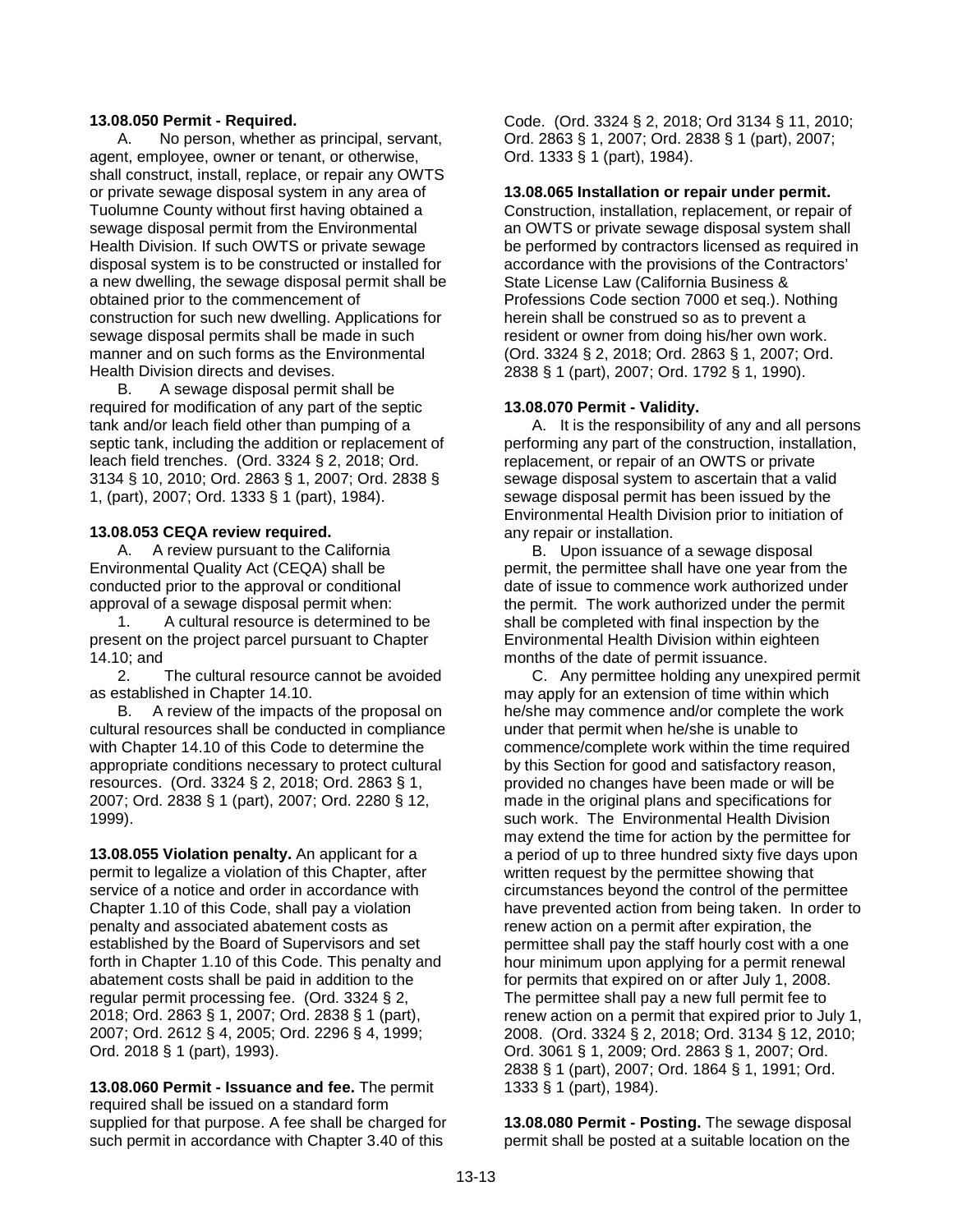property when work commences, and shall remain posted until inspection and final approval by the Environmental Health Division. (Ord. 3324 § 2, 2018; Ord. 3134 § 13, 2010; Ord. 2863 § 1, 2007; Ord. 2838 § 1 (part), 2007; Ord. 1333 § 1 (part), 1984).

**13.08.090 Permit - Water supply.** Location of the water supply shall be included as a condition of the permit.(Ord. 3324 § 2, 2018; Ord. 2863 § 1, 2007; Ord. 2838 § 1 (part), 2007; Ord. 1333 § 1 (part), 1984).

**13.08.100 Final approval under permit.** No blue tag for electrical hookup shall be issued by the Building and Safety Division of the Community Resources Agency without certification of compliance with all conditions of the sewage disposal permit by the Environmental Health Division. (Ord. 3324 § 2, 2018; Ord. 3134 § 14, 2010; Ord. 2863 § 1, 2007; Ord. 2838 § 1 (part), 2007; Ord. 2314 § 40, 1999; Ord. 1333 § 1 (part), 1984).

**13.08.110 Permit conditions; emergencies.** Any person who shall commence any work for which a permit is required by this Chapter without first having obtained a permit therefor or who fails to comply with the terms and conditions of said permit shall be in violation of this Chapter. Work may commence prior to obtaining a permit for emergency work only when it shall be proven to the satisfaction of the Environmental Health Division that such work was urgently necessary and that it was not practical to obtain a permit before commencement of the work. In all such cases, a permit must be obtained as soon as it is practical to do so and if there is any unreasonable delay in filing an application for such permit a double fee shall be charged. For the purpose of this Section, an unreasonable delay shall be considered to be a period of time in excess of seven days. (Ord. 3324 § 2, 2018; Ord. 3134 § 15, 2010; Ord. 2863 § 1, 2007; Ord. 2838 § 1 (part), 2007; Ord. 2296 § 14, 1999; Ord. 2078 § 3, 1994; Ord. 1333 § 1 (part), 1984).

**13.08.120 Permit - Inclusion of backfilling abandoned septic tank.** When a permit has been obtained to connect an existing building or an existing facility to the public sewer, backfilling of a private septic tank abandoned consequent to such connection is included in the building sewer permit. (Ord. 3324 § 2, 2018; Ord. 2863 § 1, 2007; Ord. 2838 § 1 (part), 2007; Ord. 1333 § 1 (part), 1984).

# **13.08.130 Permit not to be construed to authorize violation.**

A. The issuance or granting of a permit or approval of plans and specifications shall not be deemed or construed to be a permit for or an approval of any violation of any provisions of this Chapter. No permit presumed to give authority to violate or cancel provisions of this Chapter shall be valid except insofar as the work or use which it authorizes is lawful. The issuance or granting of a permit or approval of plans shall not prevent the Environmental Health Director from thereafter requiring the correction of errors in the plans and specifications or from preventing construction operations being carried out thereunder when in violation of this Chapter or any other ordinance, law or regulatory provision.

B. All installations shall be installed as designed and approved. Any variations from an approved design shall require a revised plot plan and shall be the subject of new approval prior to commencement of construction.

C. Any OWTS or sewage disposal system constructed or used in violation of this Chapter constitutes a public nuisance, is dangerous to health, and may be enjoined or summarily abated in the manner provided by law. (Ord. 3324 § 2, 2018; Ord. 3134 § 16, 2010; Ord. 2863 § 1, 2007; Ord. 2838 § 1 (part), 2007; Ord. 2078 § 4, 1994; Ord. 1333 § 1 (part), 1984).

**13.08.140 Liability of County.** This Chapter shall not be construed as imposing upon the County any liability or responsibility for damage resulting from any OWTS or sewage disposal system as herein provided; nor shall the County, or any official employee thereof, be held as assuming such liability or responsibility by reason of the activities authorized hereunder. (Ord. 3324 § 2, 2018; Ord. 2863 § 1, 2007; Ord. 2838 § 1 (part), 2007; Ord. 1333 § 1 (part), 1984).

# **13.08.150 Public sewer connections.**

A. Every building in which plumbing fixtures are installed, including dwellings, places of business, or other structures in which persons reside, congregate or are employed, and any building or structure from which sewage may originate, shall connect to a public sewer when such a public sewer is available. For the purposes of this Section, a public sewer is defined as being available when the following conditions exist:

1. The agency operating the sewer has agreed to permit connections;

2. The public sewer is located three hundred feet or less from the proposed building as measured over an existing public right-of-way or public utility easement. If the private sewer to be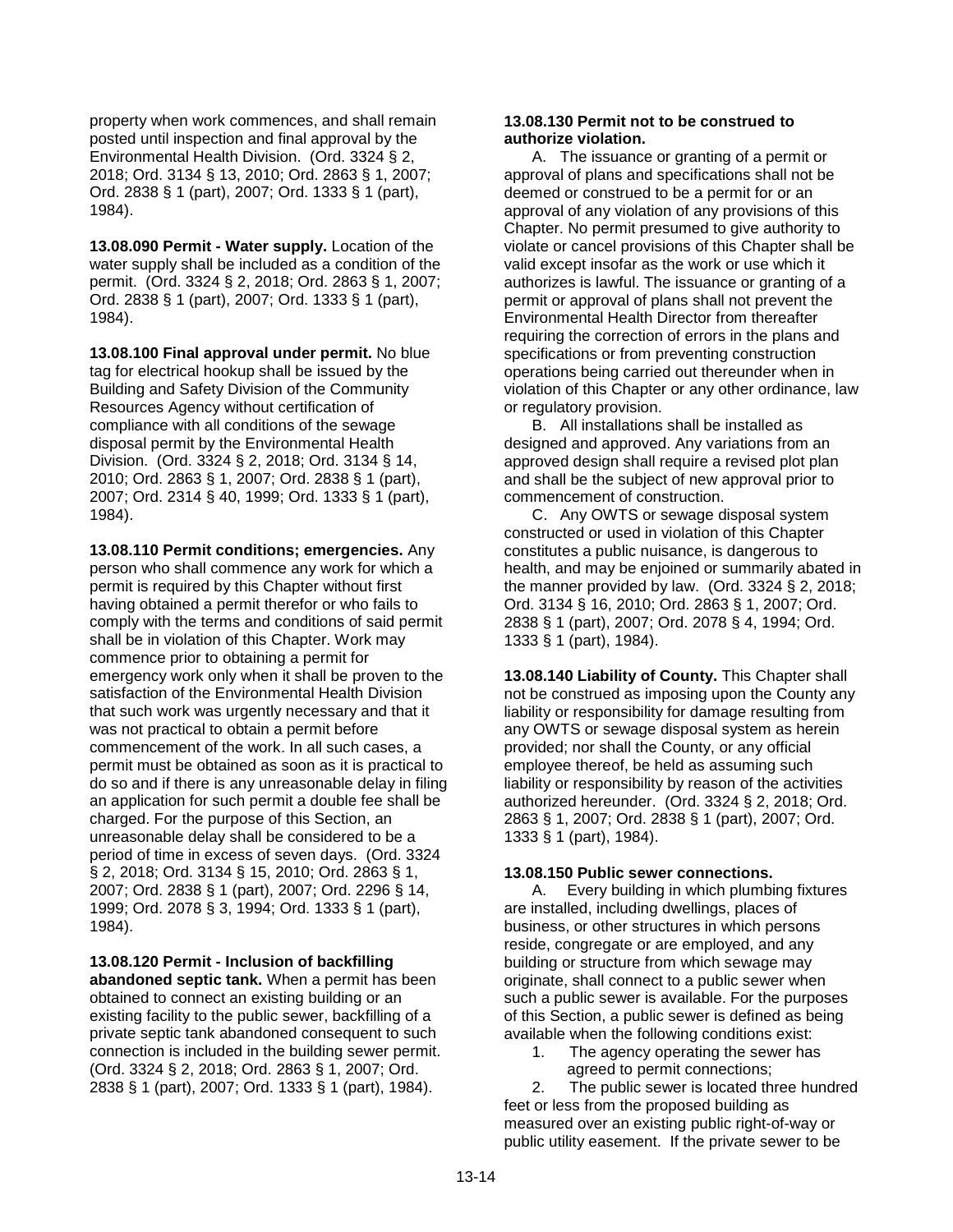connected is at a lower elevation than the public sewer, the distance described herein shall be one hundred feet or less via public easement;

3. The character of flow in the public sewer at the point of connection is the type of flow commonly known as open channel flow so that there is an air space above the sewage in a public sewer pipe under normal operating conditions at the time of the sewer connection.

B. This Section shall not be construed to prevent the connection of a private sewer to a public sewer if the applicant chooses to do so, provided the condition set forth in subsection A(1) of this Section has been met and approval of the Environmental Health Director has been obtained even though the public sewer is under pressure or at a greater distance than specified herein.

C. When no public sewer is available as defined above, the private sewer shall be connected to an OWTS or private sewage disposal system.

D. Within the limits prescribed by subsection A of this Section, the rearrangement or subdivision into smaller parcels of a parcel for which public sewer available shall not be deemed cause to permit the construction of an OWTS or private sewage disposal system, and all plumbing or drainage systems on any such smaller parcel or parcels shall connect to the public sewer. (Ord. 3324 § 2, 2018; Ord. 3252 §1, 2014; Ord. 3134 § 17, 2010; Ord. 2863 § 1, 2007; Ord. 2838 § 1 (part), 2007; Ord. 2351 § 2, 2000; Ord. 1333 § 1 (part), 1984).

**13.08.160 Exceptions where community sewers are proposed.** In any area of the County where a public entity has proposed community sewers and has obtained all required approval and funding for such community sewers and has established a plan and time schedule for the installation of community sewers, the Environmental Health Director may allow such standards and equipment for a temporary septic tank and effluent disposal system that the Environmental Health Director shall determine is adequate to serve any building or dwelling or mobilehome on a temporary basis until the scheduled community sewers are available. The Environmental Health Director may revoke his/her permission to utilize such temporary systems if at any time he/she determines such temporary systems are a detriment to the public health. Any property owner seeking permission to utilize a temporary OWTS under the provisions of this Section shall present to the Environmental Health Director an agreement in a form suitable for recording to connect to the community sewer as soon as it is available to the property. (Ord. 3324 § 2, 2018; Ord. 3134 §18, 2010; Ord. 2863 § 1, 2007;

Ord. 2838 § 1 (part), 2007; Ord. 1333 § 1 (part), 1984).

**13.08.170 Illegal occupancy.** It is unlawful for any person to maintain or use any dwelling, place of business, or other building or place where a person resides, congregates or is employed in violation of the terms and conditions of the sewage disposal permit or which is not provided with or having access to means for the disposal of human wastes, either by connection to an approved OWTS or sewage disposal system or to a public sewer. Where he/she deems it impractical or impossible to do otherwise, the Environmental Health Director, in consultation with the Health Officer, may allow privies or chemical toilets, provided that approved methods of construction and maintenance are adhered to in such installations. Such privies or chemical toilets may be installed and used only with written permission of the Environmental Health Director. (Ord. 3324 § 2, 2018; Ord. 3134 § 19, 2010; Ord. 2863 § 1, 2007; Ord. 2838 § 1 (part), 2007; Ord. 2078 § 5, 1994; Ord. 1333 § 1 (part), 1984).

# **13.08.180 Privies.**

A. No person shall construct, maintain or use any privy permitted by the provisions of this Chapter unless the following conditions are complied with:

1. The sewage deposited therein shall fall into a vault or pit in the ground constructed especially for the purpose.

2. The privy building and privy vault or pit shall be at all times inaccessible to rodents and insects.

3. The privy building and vault or pit shall be constructed in such a manner as to prevent the entrance of rainwater and surface water into the vault or pit.

4. Seat covers and door shall be self-closing. The base shall be banked with earth and the vent pipe shall extend from the vault or pit to one foot above the roof. The top shall be screened with 16 mesh screen.

5. All parts of the privy building shall be maintained in a clean and sanitary condition at all times.

B. The privy shall not be allowed to become filled with excreta to a point within one foot of ground surface. The excreta in the pit shall be covered with earth, ashes, lime or some similar substances at regular intervals, or if a concrete vault, it shall be pumped out as needed. It shall be maintained in a sanitary condition and in good repair. (Ord. 3324 § 2, 2018; Ord. 2863 § 1, 2007, Ord. 2838 § 1 (part), 2007; Ord. 1333 § 1 (part), 1984).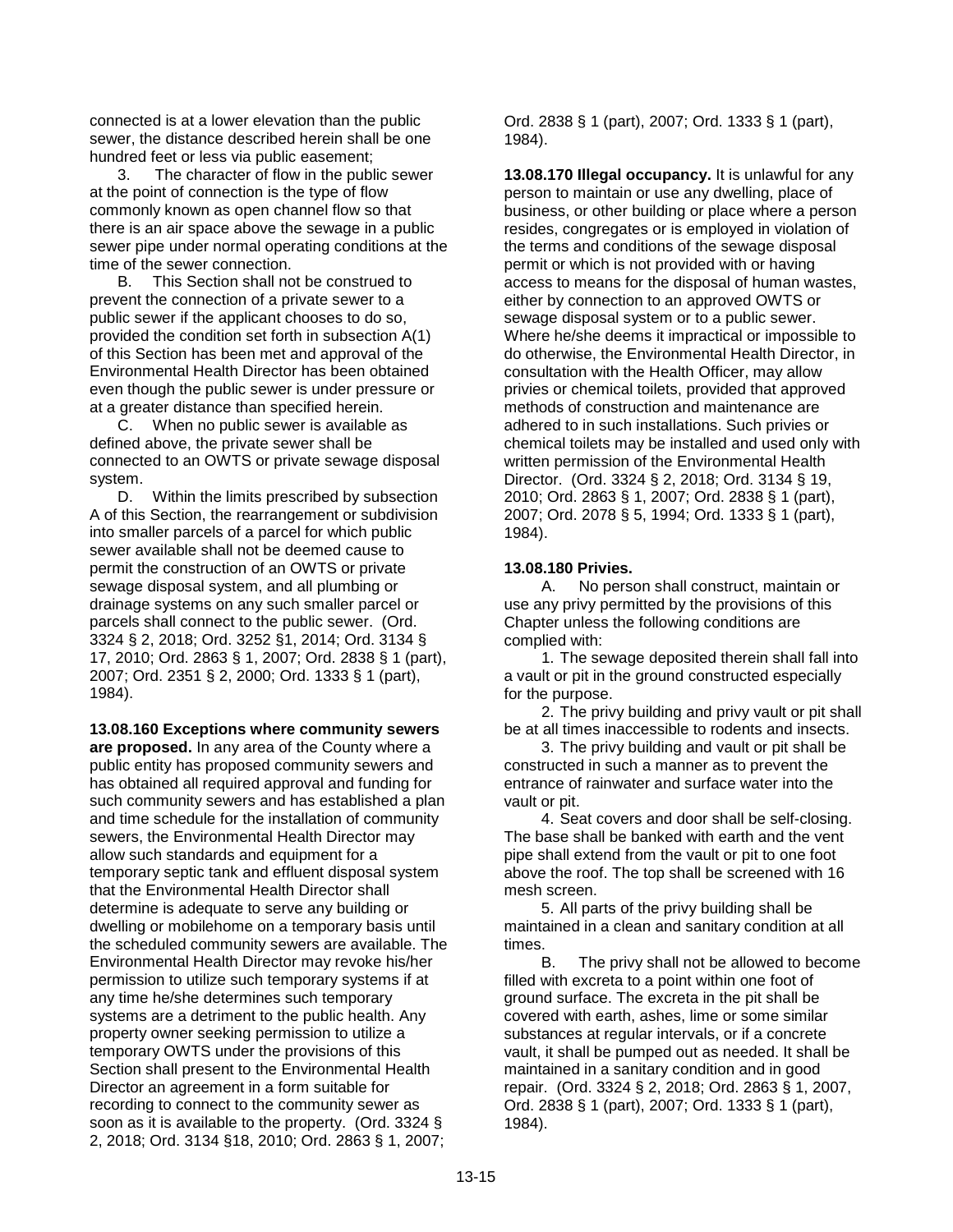**13.08.190 Cesspools, seepage pits and sewage wells.** Cesspools, seepage pits and sewage wells are unlawful and are declared to be a nuisance. (Ord. 3324 § 2, 2018; Ord. 2863 § 1, 2007; Ord. 2838 § 1 (part), 2007; Ord. 1333 § 1 (part), 1984).

## **13.08.200 Plumbing code exceptions and**

**superseding provisions.** The following provisions and sections of the CPC are amended, modified and superseded as follows:

A. Chapter 1 (Administration), Sections 104.0 (Permits), 105.0 (Inspections and Testing) and 106.0 (Violations and Penalties), in regards to onsite sewage treatment and disposal, are replaced by the organization, enforcement, permit and inspections provisions shall be as set forth in Chapter 1.10 and Sections 13.08.040 through 13.08.130 and Section 13.08.350 of this Code to provide for local permitting and management of sewage disposal systems by the Environmental Health Division.

B. Sections 713.1, 713.2, 713.3, and 713.4 of Chapter 7 are replaced by Section 13.08.150 of this Code.

C. Section H101.8 of Appendix H is replaced by Section 13.08.310(C) of this Code to clarify requirements for use of an adjacent parcel for sewage treatment and disposal.

D. Sections 722.4 and 722.5 of Chapter 7 are replaced by Section 13.08.290 of this Code so that the terms "Department having jurisdiction" and "Administrative Authority" are replaced with "Environmental Health Director".

E. Table 721.1 of Chapter 7 is replaced by Table 2, set forth in Section 13.08.280 of this Code.

F. The following provisions and sections of Appendix H are amended, modified and superseded by Sections 13.08.190, 13.08.210, 13.08.220, 13.08.230, 13.08.240, 13.08.249, 13.08.262, 13.08.270, 13.08.280, 13.08.290 and 13.08.310 of this Code.

1. CPC Appendix H, Sections H201.0, H301.0, H401.0, H501.0, H601.0, H701.0, H801.0, H901.0, H1101.0 and Table H101.8.

2. Table H201.1(1) is amended to provide that the minimum septic tank capacity for a single-family dwelling shall be one thousand gallons.

(Ord. 3324 § 2, 2018; Ord. 3134 §§ 20, 21, 2010; Ord. 2863 § 1, 2007; Ord. 2838 § 1 (part), 2007; Ord. 2351 § 3, 2000; Ord. 2078 § 6, 1994; Ord. 1333 § 1 (part), 1984).

**13.08.201 Amendments necessary.** The modifications, deletions and amendments of standards enacted by this Chapter are merely a continuation of the Tuolumne County onsite sewage treatment and disposal code, and all changes and

modifications to the CPC, whether previously enacted or contained in this Chapter, are reasonably necessary because of local climatic, geographical, or topographical conditions.

A. Sections 713.1, 713.2, 713.3 and 713.4 of Chapter 7 are replaced by Section 13.08.150 of this Code because of topographic conditions along the route of the Twain Harte sewer interceptor, which was installed primarily to transport Twain Harte's sewage to the Sonora treatment facility, and is pressurized along much of its route to overcome elevation differences. Although many homes are within two hundred feet of the sewer line, often the nearest open-channel connection point is much farther away, making connection impractical or impossible.

B. Table 721.1 of Chapter 7 and Table H101.8 of Appendix H are replaced by Table 2 of Section 13.08.280 of this Code for the following reasons:

1. Geographic conditions in Tuolumne County such as high seasonal groundwater, shallow soil mantles, and highly fractured bedrock, prevent the safe use of seepage pits and cesspools. Because their installation is not allowed, that portion of the table was deleted.

2. Many topographic features common to Tuolumne County are not specifically addressed by the CPC. Therefore, sanitary setbacks for drainage courses, ephemeral, and intermittent streams, cutbanks and fill banks, water supply canals, and lakes or reservoirs where use is, or may be intended as a public water supply, etc. have been included in the above-referenced table.

C. Seepage pits as referred to in Appendix H, Section H701.0 are prohibited by Section 13.08.190 of this Code due to the fractured rock geology in Tuolumne County.

D. The CPC does not adequately address soil types found in Tuolumne County. Therefore, Sections H301.0 and H401.0 of Appendix H are replaced by Sections 13.08.220, 13.08.230 and 13.08.240 of this Code which are based on the USDA soil textural triangle, commonly used by this area's consultants, nationally recognized experts, and the EPA Manual.

E. Seepage pits and cesspools as referred to in Sections H701.0 and H801.0 of Appendix H are prohibited by Section 13.08.190 due to the fractured rock geology in Tuolumne County. Geographic conditions in Tuolumne County such as high seasonal groundwater, shallow soil mantles, and highly fractured bedrock, prevent the safe use of seepage pits and cesspools.

F. In Appendix H, Section H101.0 is replaced by Sections 13.08.210, 13.08.220, 13.08.230, and 13.08.270 to present a more modern, clear, and regulatory mechanism than the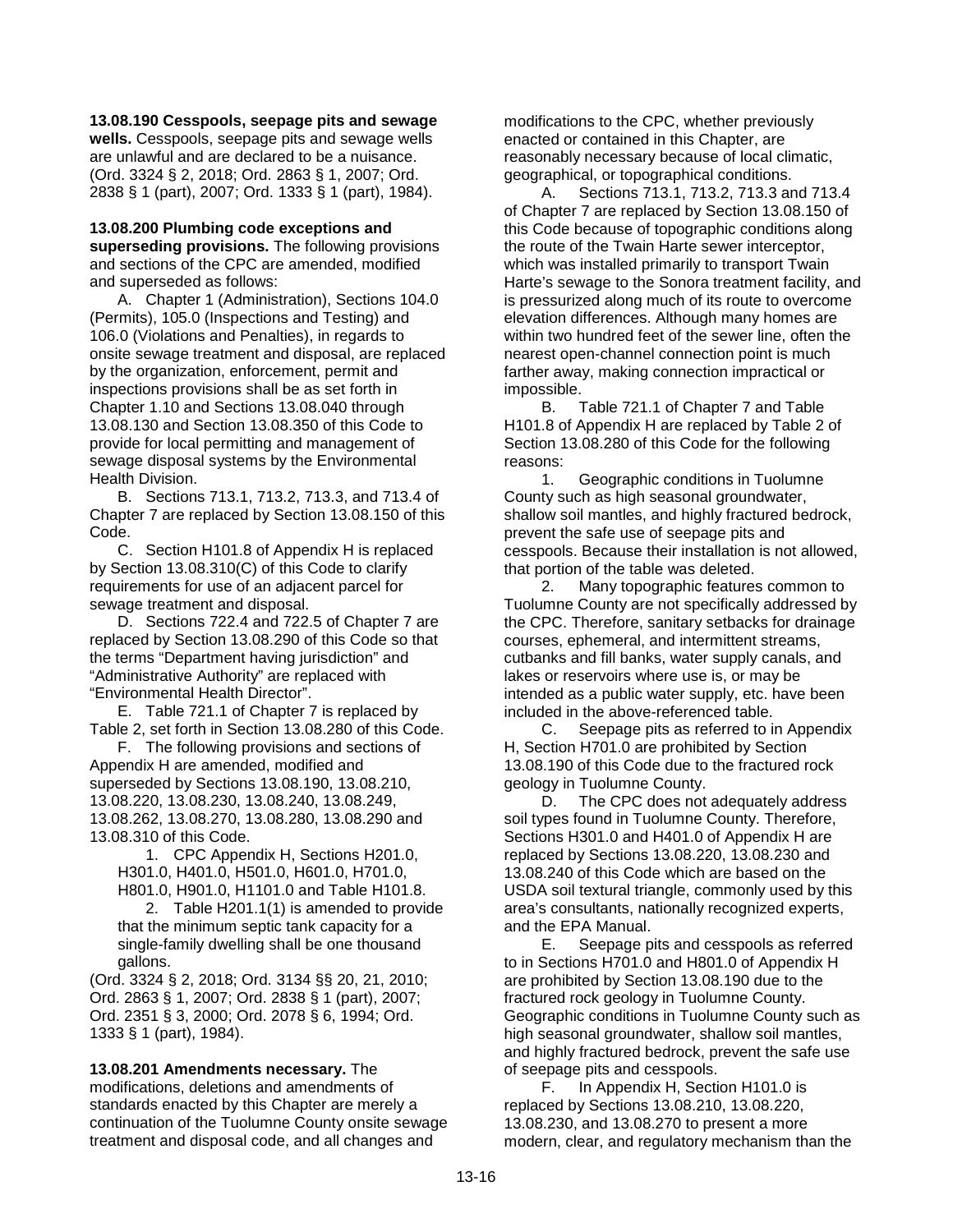CPC wording, and to be integrated with other local ordinances, state Regional Water Quality Control Board standards, and the Tuolumne County general plan.

G. The last sentence of Section H201.1 is deleted because sizing of septic tanks should be based on the daily liquid waste production instead of percolation rates. It is the leach field that is to be sized on the percolation and application rates of the soil. Because a good indicator of soil permeability is the texture and structure of the soil mantle (which is surveyed for each new installation), percolation tests are not always required, thereby making the use of the referenced Table H201.1(4) inapplicable.

H. Sections H301.0 and H401.0 of Appendix H are replaced by Sections 13.08.220, 13.08.230 and 13.08.240 which are based on the USDA soil textural triangle, commonly used by this area's consultants, nationally recognized experts, and the EPA Manual. These changes are based upon local geography and topography and were reviewed by local consultants.

I. Section H601.0 of Appendix H is replaced with the provisions of Section 13.08.240 to be more responsive to local geographic conditions than in the CPC. It contains all of the elements of the CPC except that seepage pits and cesspools are not allowed due to local geographic conditions.

J. Sections H701.0 and H801.0 of Appendix H are replaced with Section 13.08.190 which deems seepage pits and cesspools to be unlawful due to previously mentioned local geographic conditions.

K. Section H901.0 of Appendix H is amended by Section 13.08.262, which is essentially similar to the CPC but allows grease traps in addition to two-compartment interceptors. Grease traps are commonly used and are more easily inspected and cleaned. (Ord. 3324 § 2, 2018; Ord. 2863 § 1, 2007; Ord. 2838 § 1 (part), 2007; Ord. 2351 § 4, 2000; Ord. 2078 § 7, 1994).

### **13.08.205 Technical standards - Compliance**

**required.** All OWTS and private sewage disposal systems shall comply with the Tuolumne County Local Agency Management Plan, (LAMP), approved by the State Water Resources Control Board pursuant to the Water Quality Control Policy for Siting, Design, Operation, and Maintenance of Onsite Wastewater Treatment Systems (June 19, 2012), the CPC, and the EPA Manual, and this Code. In the event of a conflict among these standards, resolution shall be determined in the order set forth as follows:

- A. The LAMP.
- B. This Code.
- C. The CPC.
- D. The EPA Manual.

(Ord. 3324 § 2, 2018; Ord. 2863 § 1, 2007; Ord. 2838 § 1 (part), 2007; Ord. 2078 § 8, 1994).

#### **13.08.210 Onsite wastewater treatment system.**

A. Where permitted by Section 713 of the CPC as modified by this Chapter, the building sewer for a building containing not more than five dwelling units may be connected to an OWTS complying with the provisions of this Chapter if allowed by the general plan and Title 17. The system, except as otherwise provided, shall consist of a septic tank with effluent discharging into a subsurface disposal field. The size and arrangement of such systems shall be determined on the basis of location, area and slope of land in the disposal area, soil character, and groundwater level and shall be designed to receive all sanitary sewage from the property based on potential occupancy of the dwellings served.

B. Where the system is intended to serve any use other than dwellings as described above, where the disposal area is insufficient for a standard system or the slope in the disposal area exceeds thirty percent, or where soil or groundwater conditions may impose limitations on standard OWTS, plans for a special design OWTS shall be required. Plans for special design systems shall be prepared and signed by a consultant. Plans for all such special design OWTS shall be submitted to the Environmental Health Director for review and approval prior to commencement of construction unless exempted by federal law or other County ordinance.

C. Where the system is intended to serve projected wastewater flows in excess of 10,000 gallons per day, small community systems for service of more than four individual parcels, and systems which produce high strength wastewater or significant amounts of waste from recreational vehicle holding tanks, the existing, new and replacement OWTS shall be regulated separately by the applicable Regional Water Quality Control Board and no Environmental Health permit shall be required. (Ord. 3324 § 2, 2018; Ord. 3134 § 22, 2010; Ord. 2863 § 1, 2007; Ord. 2838 § 1 (part), 2007; Ord. 2351 § 5, 2000; Ord. 1333 § 1 (part), 1984).

#### **13.08.220 General conditions.**

A. If the Environmental Health Director determines that there is insufficient disposal area, or that soil conditions, groundwater conditions, or topographic restraints will not permit installation of a standard OWTS, no sewage disposal permit shall be issued, and no OWTS shall be permitted unless a special design OWTS is first approved by the Environmental Health Director.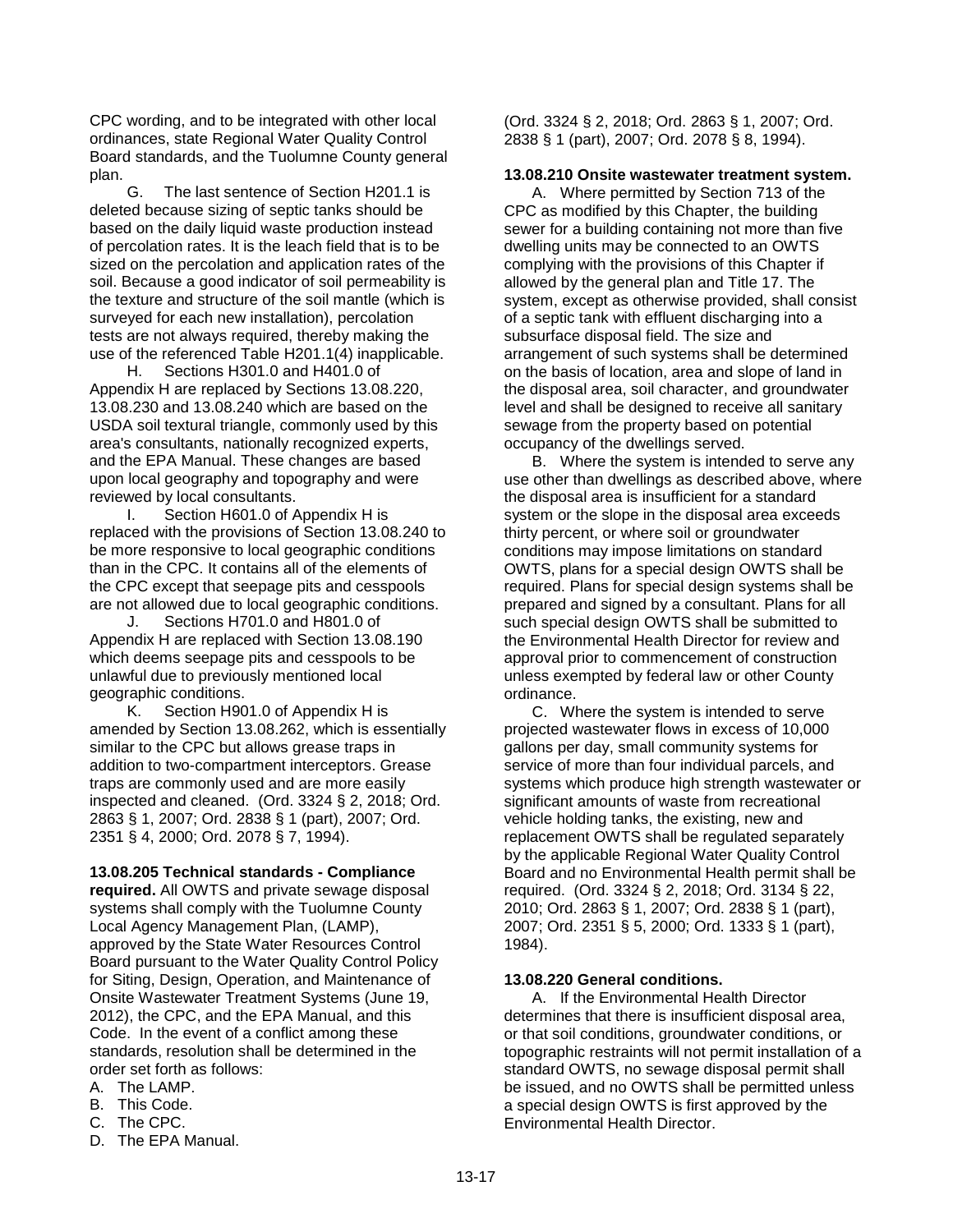B. Nothing contained in this Chapter shall be construed to prevent the Environmental Health Director from requiring compliance with higher requirements than those contained herein where such higher requirements are essential to maintain a safe and sanitary condition, and therefore the Environmental Health Director may impose reasonable conditions on the permit.

C. The Environmental Health Director and his/her authorized representatives shall have the right of entry during usual business hours to inspect any and all buildings and premises in the performance of their duties connected with this Chapter.

D. No property shall be improved in excess of its capacity to properly absorb sewage effluent in the quantities and by the means provided in this Code.

E. The Environmental Health Director may grant exceptions to the provisions of this Chapter, for permitted structures which have been destroyed due to fire or natural disaster, and which cannot be reconstructed in compliance with these provisions, if the exception is found to meet current public health standards equivalent to this Code. The Health Officer shall be notified regarding any granted exceptions.

F. The Environmental Health Director may approve, conditionally approve, or deny sewage disposal permits. A decision to deny a permit shall be made by the Environmental Health Director with concurrence by the Health Officer and shall be set forth in writing and shall specify the grounds for the denial. In granting a permit, the Environmental Health Director shall attach whatever conditions are reasonable and necessary to fulfill the intent and purposes of this Chapter and Title 14. Such conditions and the proposal of the applicant as considered and approved shall be a part of such permit. Issuance of a permit may be made subject to guarantees, executed by the Environmental Health Director, and evidence that attached conditions are being or will be met. Such conditions may include compliance with an Operation Maintenance and Monitoring Program. (Ord. 3324 § 2, 2018; Ord. 3134 § 23, 2010; Ord. 2863 § 1, 2007; Ord. 2838 § 1 (part), 2007; Ord. 2280 § 13, 1999; Ord. 2078 §§ 9, 10, 1994; Ord. 1333 § 1 (part), 1984).

**13.08.221 Materials standards**. All perforated pipe, piping, inlet/outlet piping and other materials used in the construction, installation, replacement, alteration or repair of OWTS or sewage disposal

systems shall conform to the standards of the CPC as revised by this Code. (Ord. 3324 § 2. 2018; Ord. 2863 § 1, 2007; Ord. 2838 § 1 (part), 2007; Ord. 2078 § 11, 1994).

criteria set forth in this Section.

A. Disposal systems shall be designed to utilize the most permeable or absorptive portions of the soil formation.

B. There shall be a minimum of five feet of permeable soil below the bottom of a leach trench or bed.

C. Depth to anticipated seasonal high groundwater below the leaching trench or bed shall not be less than five feet. Greater soil depths are required if soils do not provide adequate filtration.

D. The five foot requirements set forth in subsections B and C of this Section may be reduced by up to six inches pursuant to Section 13.08.320.

E. Ground slope in the disposal area shall not be greater than thirty percent. Leaching trenches or beds shall not be installed on benches created for this purpose.

F. All OWTS and private sewage disposal systems shall be so situated on the parcel that additional subsurface drain fields, equivalent to at least one hundred percent of the required original system, may be installed in an area. Area reserved for such use shall not become the site of any surface improvements.

G. The active, working portion of the soil filter media used for treatment of septic effluent shall have a soil texture as defined by zone 2 and 3 of the textural triangle shown in Figure 1.

H. Application rates shall be determined by either percolation tests or soils textural classifications. Verification of initial field tests by Environmental Health Specialists will be conducted using the field test methods outlined in the EPA Manual. Percolation tests shall be conducted as specified in the EPA Manual. The percolation rate in the disposal area shall not be slower than onehundred and twenty minutes per inch for standard leach trenches or beds. The percolation rate in the disposal area shall not be faster than six minutes per inch for standard leach trenches or beds. (Ord. 3324 § 2, 2018; Ord. 2863 § 1, 2007; Ord. 2838 § 1 (part), 2007; Ord. 2208 § 1, 1997; Ord. 2078 § 13, 1994; Ord. 1333 § 1 (part), 1984)

(See percolation chart on next page)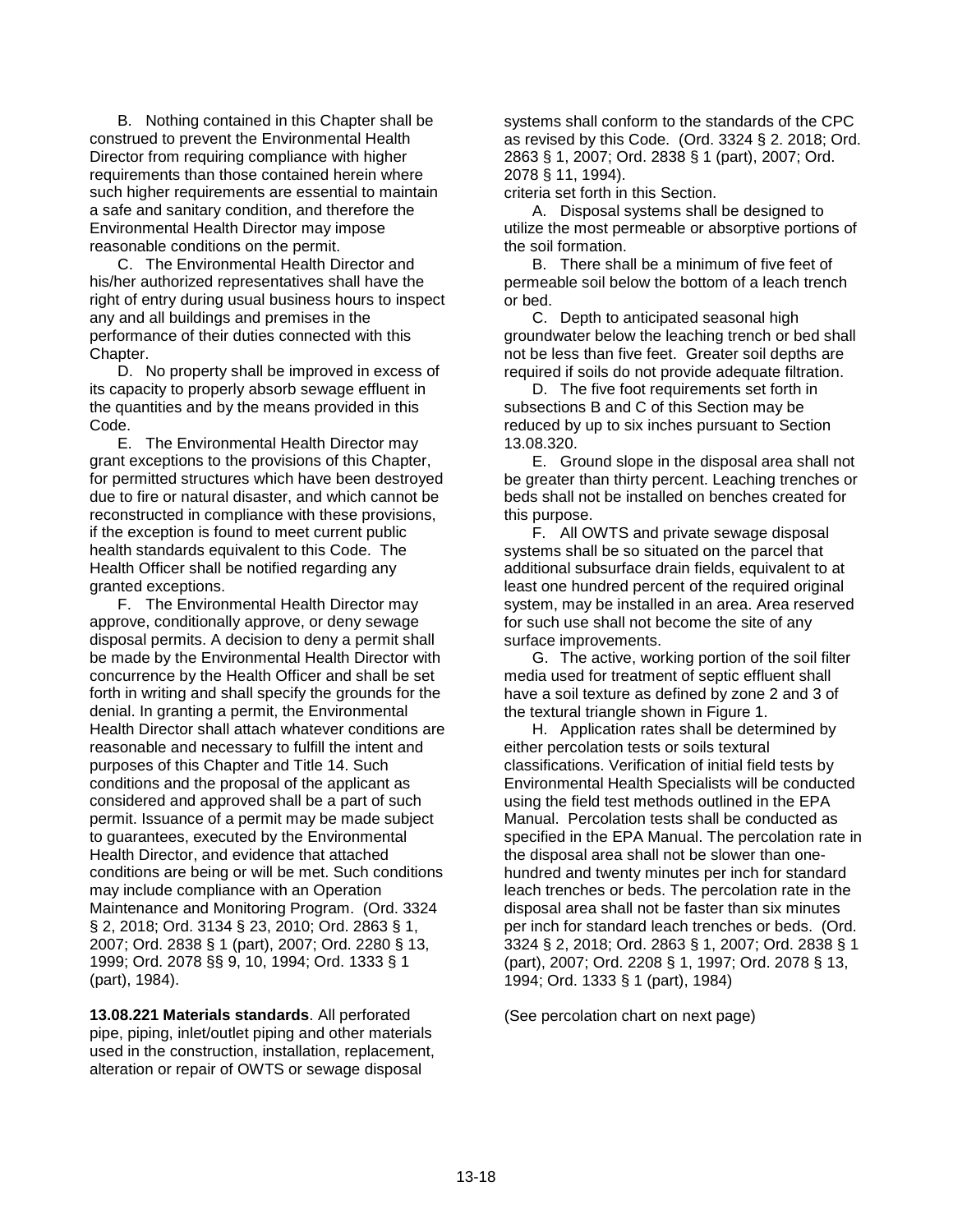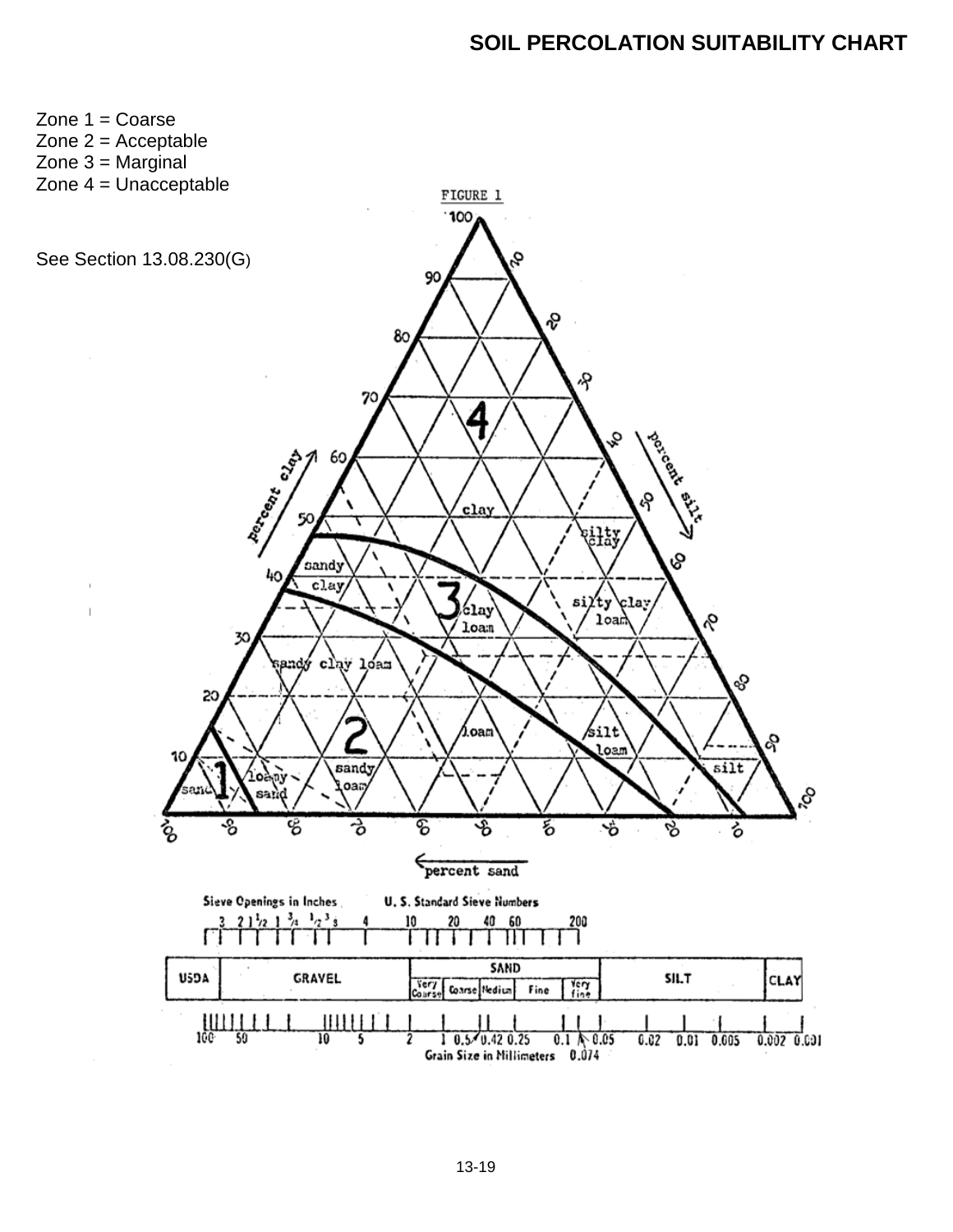In case of dispute, the following instructions will be followed:

- 1. Plot texture on triangle based on percent sand, silt, and clay as determined by hydrometer analysis.
- 2. Adjust for coarse fragments by moving the plotted point in the sand direction an additional 2 percent for each 10 percent (by volume) of fragments greater than 2mm in diameter.
- 3. Adjust for compactness of soil by moving the plotted point in the clay direction an additional 15 percent for soils having a bulk-density greater than 1.7 gm/cc. (Ord. 3324 § 2, 2018; Ord. 2863 § 1, 2007; Ord. 2838 § 1 (part), 2007; Ord. 2078 § 13, 1994; Ord. 1333 § 1 (part), 1984).

**13.08.231 Minimum standards for graywater systems.** All graywater systems shall be sized using the application rate criteria specified in Section 13.08.230. Graywater systems shall comply with any additional standards contained in the CPC. (Ord. 3324 § 2, 2018; Ord. 3252 §2, 2014; Ord. 2863 § 1, 2007; Ord. 2838 § 1 (part), 2007; Ord. 2351 § 6, 2000; Ord. 2078 § 12, 1994)

# **13.08.240 Leach field and leach bed design for standard systems.**

A. Flow rates for single and multiple-family dwellings shall be based on a minimum of three hundred gallons per day plus one hundred gallons per day for each bedroom beyond two in a residential unit.

B. Sewage application rates for leach trenches and beds and leaching chambers shall be as described in Table 1. (See Table 1 below)

| Sewage Application Rates                                                  |                                     |                                                         |  |  |
|---------------------------------------------------------------------------|-------------------------------------|---------------------------------------------------------|--|--|
| Soil Type                                                                 | Percolation<br>rate<br>Minutes/Inch | <b>Application Rate</b><br>Gallons/Ft <sup>2</sup> /Day |  |  |
| Gravel and coarse sand                                                    | $<$ 1                               | Not suited for standard system                          |  |  |
| Coarse to medium sand                                                     | 1-5                                 | Not suited for standard system                          |  |  |
| Fine sand, loamy sand                                                     | $6 - 15$                            | 0.80                                                    |  |  |
| Sandy Ioam, Ioam                                                          | 16-30                               | 0.60                                                    |  |  |
| Loam, porous silt loam                                                    | $31 - 60$                           | 0.45                                                    |  |  |
| Silty clay loam, clay loam                                                | 61-120                              | .20a                                                    |  |  |
| Any soil type producing percolation rate in excess of<br>120 minutes/inch | >120                                | Not suited for standard system                          |  |  |

TABLE 1

a. These soils may be easily damaged during construction and shall require special care during construction as specified by the Environmental Health Division to avoid compaction, smearing and other soil damage.

Absorption surfaces for leach trenches shall be based on trench bottom area and sidewall area below the drainpipe. The absorption surface for leach beds shall be considered to be the base of the leach bed. Leaching chambers shall be sized on the bottom absorption area (nominal unit width) in square feet. The required area shall be calculated using Table 1 with a 0.70 multiplier (that is a 30% reduction in calculated length may be used).

C. Distribution lines shall be constructed of perforated plastic pipe authorized by the CPC. All bends used in the disposal field shall be made with

manufactured fittings. The mitering of drainpipe is prohibited.

D. Before placing filter material in a prepared excavation, all smeared or compacted surfaces shall be removed from trenches by raking to a depth of one inch and the loose material removed. Clean stone, gravel, slate or similar filter material acceptable to the Environmental Health Director, varying in diameter from three-fourths (¾) inch to two and one-half (2½) inches, shall be placed in the trench to the depth and grade required by this Section. Drainpipe shall be placed on filter material in an approved manner. The drain lines shall then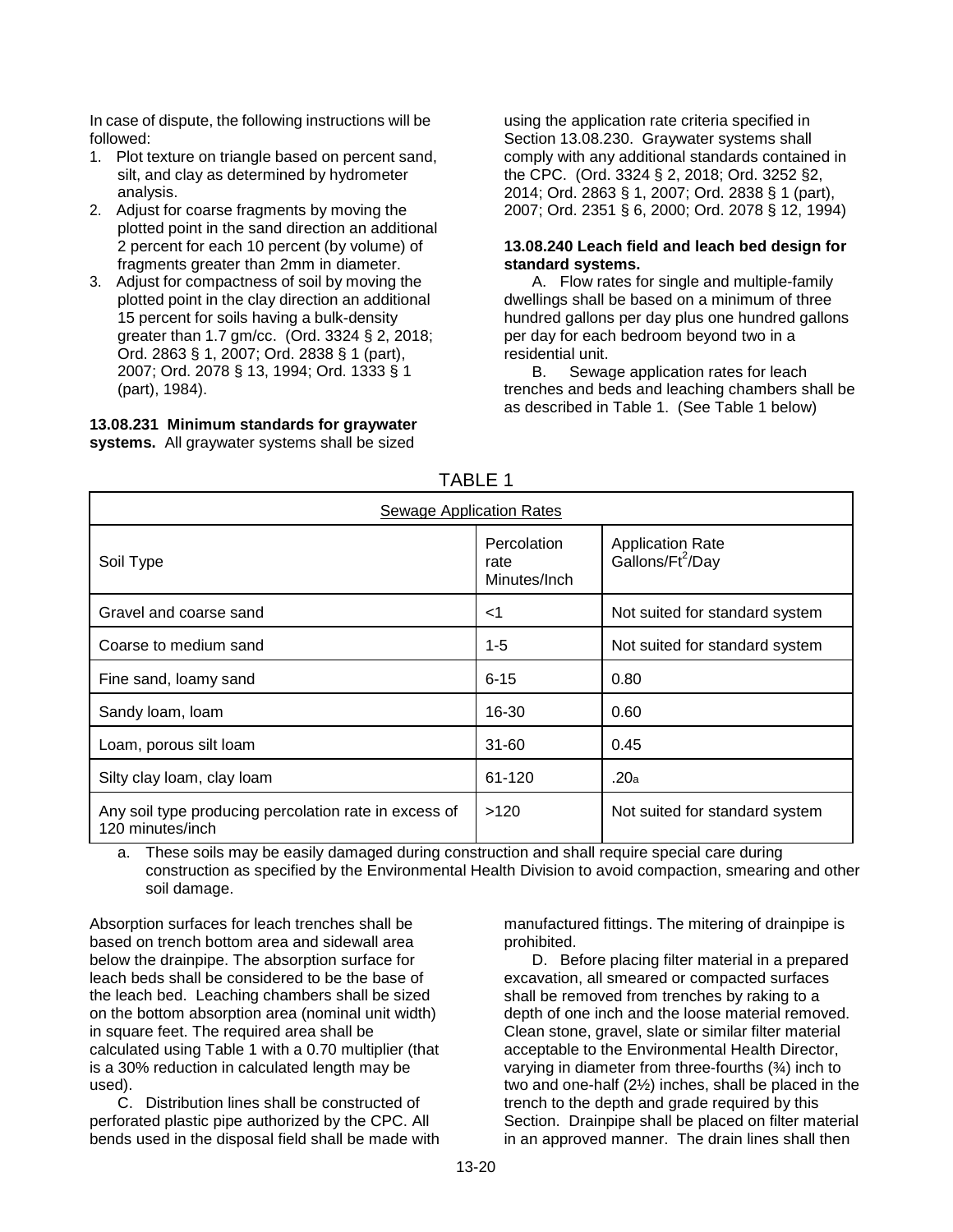be covered with filter material to the minimum depth required by this Section and covered with untreated building paper, filter fabric, straw or similar porous material to prevent closure of voids with earth backfill. No earth backfill shall be placed over the filter material cover until after inspection and acceptance.

E. There shall be at least one distribution box for each OWTS. The distribution box shall be constructed at the head of each disposal field and must be of sufficient size to receive lateral line. The crowns of all outlets shall be level and the inlet invert shall be at least two inches higher than any lateral outlet invert. The overflow invert shall be two inches higher than a lateral invert. Plastic and fiberglass distribution boxes shall be built on a level concrete slab installed in natural or compacted soil.

F. All laterals from distribution box to the disposal field shall have approved pipe with watertight joints. Multiple field laterals, wherever practicable, shall be of uniform length.

G. Connections between a septic tank and a distribution box, or between a distribution box and drain field, shall be laid with approved watertight joints on natural ground or compacted to the natural equivalent.

H. Disposal fields shall be constructed as follows:

Minimum number of drain lines per field 1 line Maximum length of each line ................ 100 feet Minimum bottom width of trench............ 12 inches Maximum depth of trench……………..... 10 feet Minimum spacing of lines, edge to edge 5 feet Minimum depth of earth cover over lines 12 inches Minimum filter material under drain lines 18 inches Minimum filter material over drain lines...2 inches

I. Perforated pipe shall be laid level up to a maximum of three inches per one hundred feet slope and with the end of the line capped.

J. Minimum spacing between trenches or leaching beds shall be five feet plus two feet for each additional foot of depth in excess of one and one-half feet below the bottom of the drain line.

K. No part of the absorption field shall be placed under a paved area, roadway or structure. If necessary to cross under such construction, watertight lines of material acceptable for the building sewer shall be used.

L. Where intercept drains are required on new installations, a complete engineered plan shall be submitted by a consultant to the Environmental Health Division.

M. The OWTS shall be so designed to receive all domestic sewage from the property. No cooling water, water softener brine, groundwater, oil,

hazardous wastes or materials, roof or other surface drainage shall be discharged into any OWTS.

N. Inspection risers shall be required at the terminal end of each leach line. The riser shall be separate from the distribution line. The risers shall be capped and constructed to preclude entrance of rain or surface water and shall allow a determination of the depth of sewage effluent in each trench. (Ord. 3324 § 2, 2018; Ord. 3134 §§ 24, 25, 26, 2010; Ord. 3061 § 2, 2009; Ord. 2863 § 1, 2007; Ord. 2838 § 1 (part), 2007; Ord. 2351 § 7, 2000; Ord. 2208 § 2, 1997; Ord. 2078 §§ 14, 15, 1994; Ord. 1777 § 1, 1990; Ord. 1333 § 1 (part), 1984).

### **13.08.249 Septic tank requirements.**

A. All water from bathrooms, kitchens, laundry fixtures and other household plumbing shall pass through an approved septic tank or other approved sedimentary tank prior to its discharge into the soil. The septic tank design shall be such as to produce a clarified effluent consistent with accepted standards, and shall provide adequate space for sludge and scum accumulation.

B. Structural plans for the construction of all septic tanks shall be submitted to the Tuolumne County Community Resources Agency for approval prior to approval of the sewage disposal permit. Such plans shall show all dimensions, reinforcing, structural calculations, and such other pertinent data as may be required to ensure compliance with the CPC as revised by this Chapter.

C. The required minimum septic tank capacity shall be as follows:

| Number of Bedrooms Gallons             |  |
|----------------------------------------|--|
|                                        |  |
|                                        |  |
|                                        |  |
| Note: Extra bedroom, 150 gallons each. |  |

D. For all other uses not specified in subsection C of this Section, the capacity of all septic tanks shall conform to Table H201.1(1) or Table H201.1(2) of the CPC as determined by the number of bedrooms or apartment units in dwelling occupancies and the estimated waste/sewage design flow rate or the number of plumbing fixture units as determined from Table 702.1 of the CPC, whichever is greater.

E. All in-place septic tank construction shall require a building permit from the Tuolumne County Community Resources Agency. The liquid capacity of the septic tank shall be approved by the Environmental Health Division.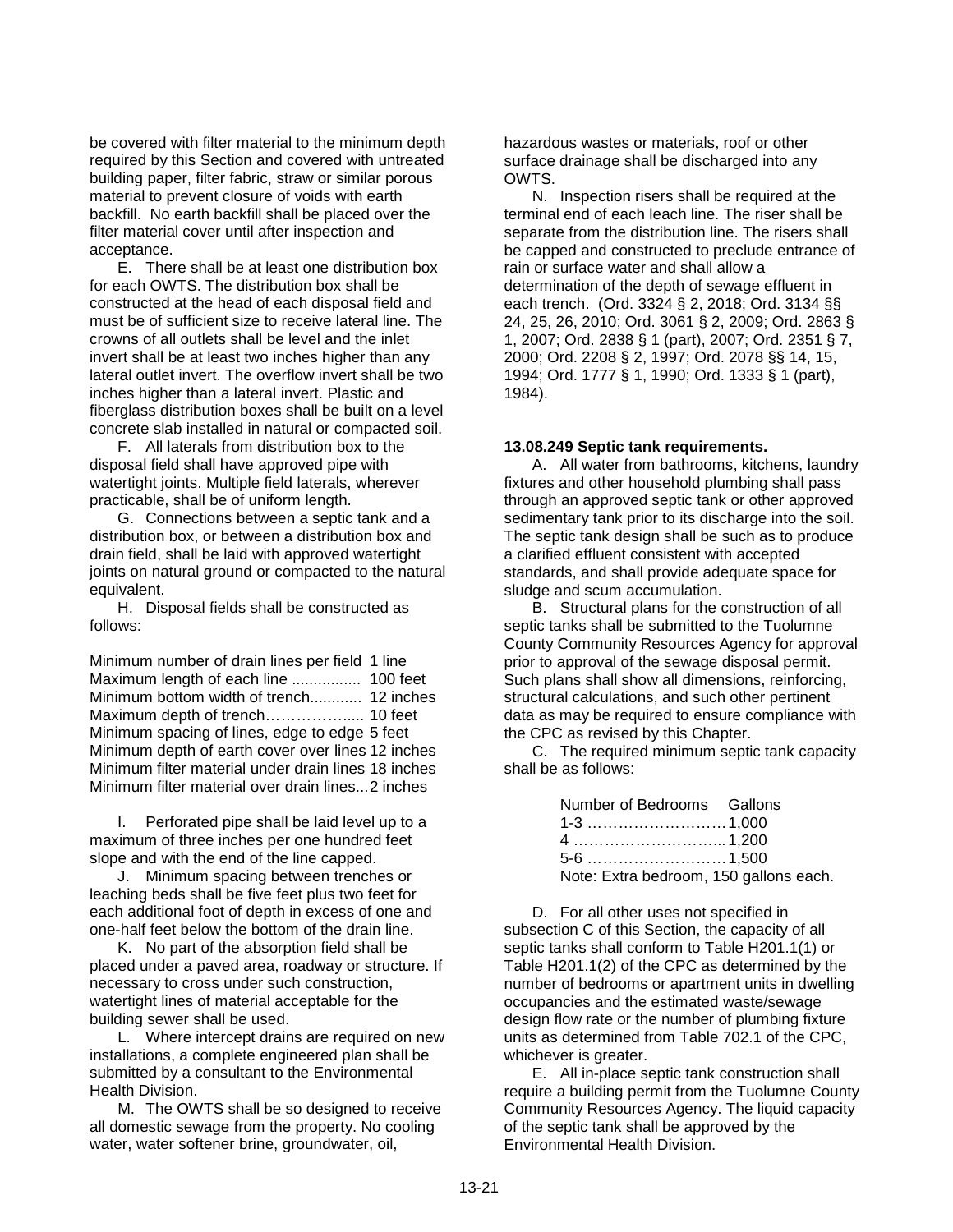F. Approved aerobic systems may be substituted for conventional septic tanks provided that the Environmental Health Director is satisfied that such systems will produce results at least equivalent to septic tanks, whether their aeration systems are operating or not. (Ord. 3324 § 2, 2018; Ord. 3134 §§ 27, 28, 2010; Ord. 2863 § 1, 2007; Ord. 2838 § 1 (part), 2007; Ord. 2351 § 8, 2000; Ord. 2314 §§ 41 & 42, 1999; Ord. 2078 § 16, 1994).

**13.08.250 Provisions concerning sizing of standard septic tank and disposal field systems.** 

No septic tank and disposal field sizing shall be considered for a residential structure to be less than that for a two-bedroom dwelling. Dormitories and loft areas will be considered as multiple bedrooms based on one hundred twenty square feet per bedroom unit, based on floor area with a possible eight feet or greater floor-to-ceiling clearance. No single-family residence containing dormitory or loft area or areas shall have more than a four-bedroom value assigned to the dormitory or loft area or areas. Any room in a proposed residence classified as a sewing room, den or recreation room will be considered a bedroom if a provision for a permanently constructed closet is present. The expansion of a residence premises to add one or more bedrooms shall require the septic tank and leach field sizing of the premises to be as provided in this Chapter. (Ord. 3324 § 2, 2018; Ord. 2863 § 1, 2007; Ord. 2838 § 1 (part), 2007; Ord. 1333 § 1 (part), 1984).

**13.08.260 Fiberglass septic tanks.** The following specifications shall apply to the installation of all fiberglass septic tanks:

A. The trench shall be excavated to provide sixteen inches of clearance against each side of the tank so as to allow hand or foot compaction under tank. Bottom of trench shall be level and base of trench shall be free of large or sharp rocks;

B. Backfill material shall be free of large or sharp rocks within six inches of tank. Backfill material shall be hand or foot tamped under tank to achieve a balanced bedding. Backfill shall be placed at a maximum of four-inch even layers and shall be hand or foot tamped before placing next layer;

C. The minimum fill over the top of tank shall be thirty inches unless an equivalent restraint and protection is provided;

D. Fiberglass septic tank shall be equipped with schedule 40 plastic pipe four-inch tees at the inlet and outlet. Tank shall be filled with water above the joint level to prove water tightness before the tank is backfilled. (Ord. 3324 § 2, 2018; Ord.

2863 § 1, 2007; Ord. 2838 § 1 (part), 2007; Ord. 1333 § 1 (part), 1984).

**13.08.261 Dosing tanks.** When the quantity of sewage exceeds the amount that can be disposed in five hundred lineal feet of leach line, a dosing tank shall be used. Dosing tanks shall be equipped with an automatic siphon or pump which discharges the tank at least once every three or four hours. The tank shall have a capacity equal to sixty to seventyfive percent of the interior capacity of the pipe to be dosed at one time. Where the total length of leach pipe exceeds one thousand lineal feet, the dosing tank shall be provided with two siphons or pumps dosing alternately and each serving one-half of the leach field. (Ord. 3324 § 2, 2018; Ord. 2863 § 1, 2007; Ord. 2838 § 1 (part), 2007; Ord. 2078 § 17, 1994).

### **13.08.262 Grease interceptors or traps.**

A. Required. In commercial or industrial premises when liquid wastes contain excessive amounts of grease, garbage, flammable wastes, sand, or other ingredients which may affect the operation of an OWTS or private sewage disposal system, an approved interceptor or trap for such wastes shall be installed.

B. The installation and location of such interceptors or traps shall comply with the CPC as revised by this Chapter.

C. Grease traps or interceptors shall be installed under permit and inspection from the Tuolumne County Community Resources Agency. (Ord. 3324 § 2, 2018; Ord. 2863 § 1, 2007; Ord. 2838 § 1 (part), 2007; Ord. 2314 § 43, 1999; Ord. 2078 § 18, 1994).

### **13.08.270 Special design systems.**

A. Where the criteria set forth for a standard system cannot be attained, the Environmental Health Director may approve a special design system. Special design systems shall include Modified systems, Alternative systems and Experimental systems. Guidelines formulated for special design systems and alternative systems shall be maintained by the Environmental Health Division.

B. The Guidelines shall provide for a possible reduction of the required soil depth to a minimum of two feet below the bottom of the leaching trench or bed or to groundwater. Specific, written factual justification shall be provided for any reduction granted, as well as a library of referenced publications. All systems included in the EPA Manual, as well as systems with a historical record of reliability in the local area shall be considered by the Guidelines.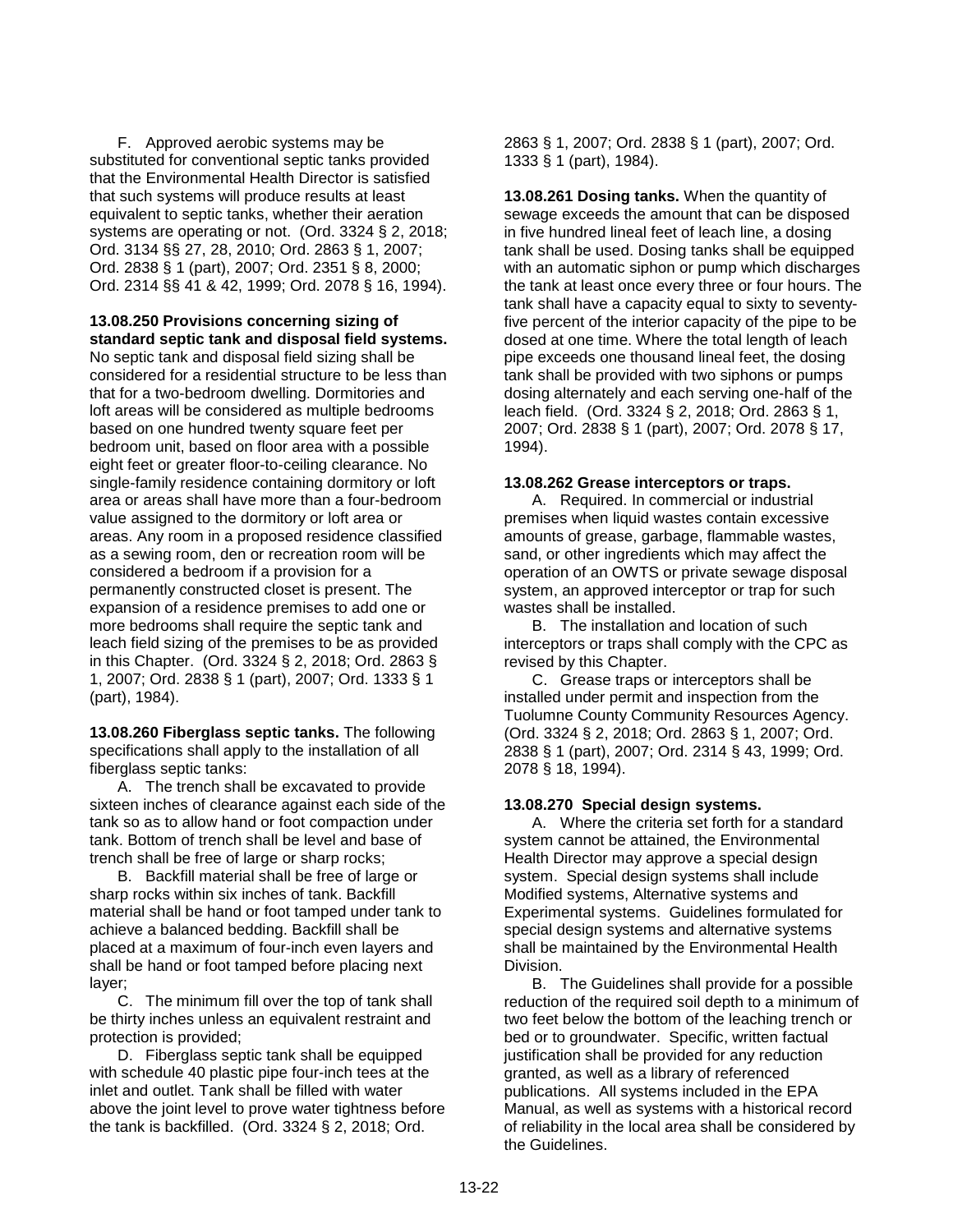C. Any proprietary supplement treatment system used in a special design system shall meet NSF/ANSI (National Sanitation

Foundation/American National Standards Institute) Standard 40. NSF approved proprietary

components shall not be used independently. Proprietary components may be used as part of the overall wastewater treatment system as tested and approved by NSF.

D. Applicants may request, at applicant's cost, a review of the plans for special design systems by a Qualified Professional under contract to the County. This Qualified Professional shall have the following qualifications:

1. Contemporary experience, knowledge and expertise in the field of OWTS design,

2. Be either a registered civil engineer or a certified engineering geologist in the State of California,

3. Have no conflicts of interest relative to the given special design OWTS plan under review.

E. These systems shall be located, designed and installed under the direction of a consultant. After installation is completed, the consultant shall certify in writing to the Environmental Health Division that the system was located and installed in fidelity with the plans and specifications as approved. Minor deviations from the approved plan and specifications arising from prior unknown site conditions shall be accurately included in the certification. Major deviations shall be reported to the Environmental Health Division prior to installation and new written approval shall be required.

F. The Guidelines developed and approvals granted pursuant to this Section shall be based on valid information and extensive field and test data from conditions similar to the proposed site or from additional data as may be necessary to provide assurance that approved special design or alternative systems will produce continuous and long-range results, at the proposed site, at least equivalent to systems which are specifically authorized.

G. No person shall fail to comply with an Operation, Maintenance and Monitoring Program for a special design system as required pursuant to Section 13.08.220(F). (Ord. 3324 § 2, 2018; Ord. 3134 § 29, 2010; Ord 3061 § 3, 2009; Ord. 2863 § 1, 2007; Ord. 2838 § 1 (part), 2007; Ord. 2078 § 19, 1994; Ord. 1333 § 1 (part), 1984).

**13.08.280 Location of OWTS or sewage disposal system.** OWTS or sewage disposal systems constructed on parcels or lots created or approved

on or after January 2, 1975, shall meet the setback requirements of Chapter 13.04. For those horizontal distance setbacks not set forth in Chapter 13.04 and for those parcels or lots created prior to the above named date, the following setback requirements are applicable: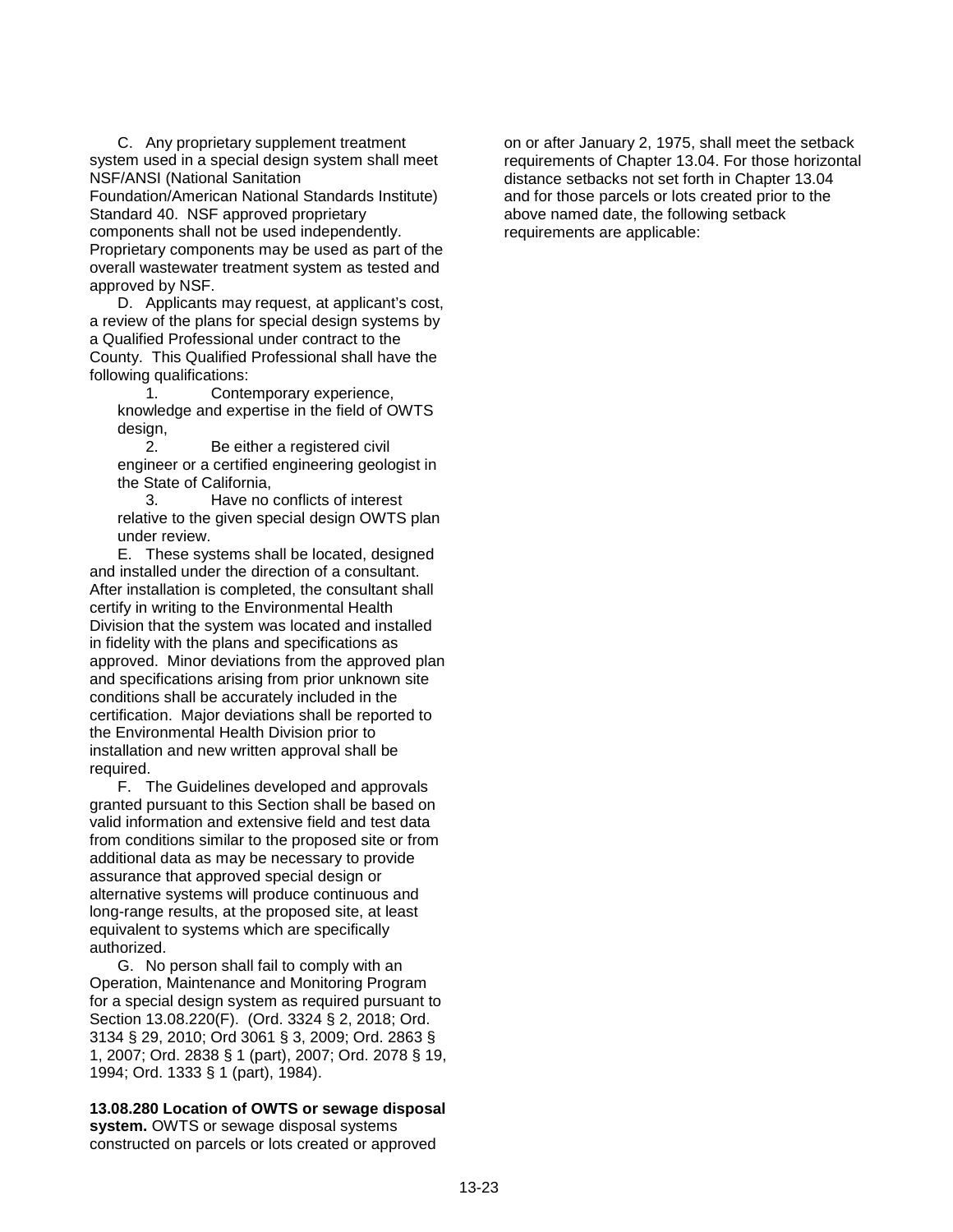| <b>Location of OWTS or Sewage Disposal System</b>                                                                                                                                                                                                                               |                                               |                                                |                                                      |  |  |
|---------------------------------------------------------------------------------------------------------------------------------------------------------------------------------------------------------------------------------------------------------------------------------|-----------------------------------------------|------------------------------------------------|------------------------------------------------------|--|--|
| Minimum horizontal distance in clear required<br>from:                                                                                                                                                                                                                          | <b>Building</b><br><b>Sewer</b>               | <b>Septic</b><br><b>Tank</b>                   | <b>Disposal Field</b>                                |  |  |
| Building or structures (A)                                                                                                                                                                                                                                                      | 2'                                            | 5'                                             | 8'                                                   |  |  |
| Property line adjoining private property                                                                                                                                                                                                                                        | Clear                                         | 5'                                             | 5'                                                   |  |  |
| Private water wells                                                                                                                                                                                                                                                             | $50'$ (B)                                     | 50'                                            | 100'                                                 |  |  |
| Public water wells                                                                                                                                                                                                                                                              | 50'                                           | 150'                                           | 150'                                                 |  |  |
| Lakes or reservoirs where use is, or may be, intended<br>as a domestic water source                                                                                                                                                                                             | 50'                                           | 50'                                            | 200'                                                 |  |  |
| Streams, irrigation ditches, springs or other perennial<br>water courses or impoundments.<br>Category 1 drainage course<br>Ephemeral Stream (C)<br>Intermittent Stream (C)<br>Perennial Stream (D)<br>Impaired water body (E)<br>Surface water body drinking water supplies (F) | 10'<br>10'<br>25'<br>25'<br>50'<br>50'<br>50' | 10'<br>10'<br>25'<br>25'<br>50'<br>600'<br>50' | 25'<br>25'<br>50'<br>75'<br>100'<br>600'<br>200-400' |  |  |
| Trees over 24" in diameter                                                                                                                                                                                                                                                      |                                               | 10'                                            |                                                      |  |  |
| Disposal field                                                                                                                                                                                                                                                                  |                                               | 5'                                             | $5'$ min $(G)$                                       |  |  |
| Domestic water line                                                                                                                                                                                                                                                             | $1'$ (H)                                      | 5'                                             | 10'                                                  |  |  |
| Distribution box                                                                                                                                                                                                                                                                |                                               | 4'                                             | 4'                                                   |  |  |
| Driveway or parking area                                                                                                                                                                                                                                                        |                                               | Clear                                          | Clear                                                |  |  |
| Pressure public water main                                                                                                                                                                                                                                                      | 10'                                           | 10'                                            | 10'                                                  |  |  |
| Cutback or fillbank when facility above bank                                                                                                                                                                                                                                    | 10'                                           | 10'                                            | 4xH (I)                                              |  |  |
| Domestic water supply canal:<br>Above<br><b>Below</b>                                                                                                                                                                                                                           | 50'<br>10'                                    | 50'<br>10'                                     | 100'<br>25'                                          |  |  |

TARI F 2

(A) Including porches and steps whether covered or uncovered, breezeways, roofed porte-cocheres, roofed patios, carports, covered walks, covered driveways and similar structures or appurtenances.

(B) All nonmetallic drainage piping shall clear domestic water supply wells by at least fifty feet. This distance may be reduced to not less than twenty-five feet when the drainage piping is constructed of materials approved for use within a building.

(C) As measured from the apparent edge of channel.

(D) As measured from the high water mark which would result from a ten-year frequency flood.

(E) For parcels created prior to May 13, 2018, OWTS may be located within 600 feet of an impaired water body if the proposed system meets the requirements set forth in the LAMP Advanced Protection Management Program.

(F) Where the effluent dispersal system is within the catchment of a public water system's surface water intake point, and located such that it may impact water quality at the intake point such as upstream of the intake point for flowing water bodies and the dispersal system is located:

1. Within 1,200 feet from a public water system's surface water intake point, the dispersal system shall be no less than 400 feet from the high water mark of the reservoir, lake or flowing water body.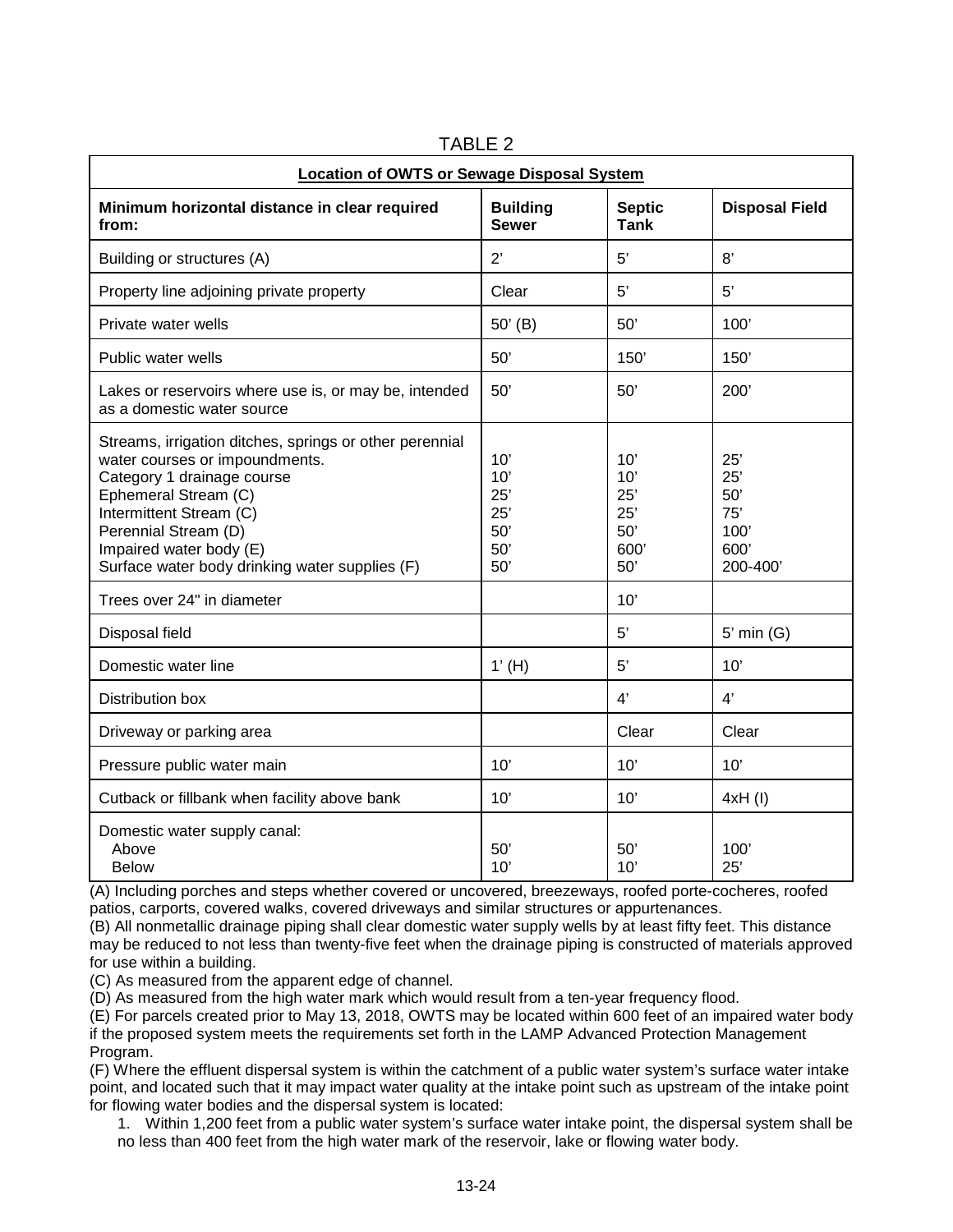2. More than 1,200 feet but less than 2,500 feet from a public water system's intake point, the dispersal system shall be no less than 200 feet from the high water mark of the reservoir, lake or flowing water body. (G) See Section 13.08.240(J).

(H) Comply with CPC Section 720.0.

(I) Four times the height of the bank, measured from the top edge of the bank. Maximum setback thirty-five feet from top of bank. (Ord. 3324 § 2, 2018; Ord. 2863 § 1, 2007; Ord. 2838 § 1 (part), 2007; Ord. 2351 § 9, 2000; Ord. 2078 § 20 1994; Ord. 1333 § 1 (part), 1984).

### **13.08.290 Abandoned sewers and sewage disposal facilities.**

A. Every abandoned building (house) sewer, or part thereof, shall be plugged or capped in an approved manner within five feet (1.5m) of the property line.

B. Every cesspool, septic tank, and seepage pit which has been abandoned or has been discontinued otherwise from further use or to which no waste or soil pipe from a plumbing fixture is connected, shall have the sewage removed therefrom and be completely filled with earth, sand, gravel, concrete, or other approved material.

C. The top cover or arch over the cesspool, septic tank, or seepage pit shall be removed before filling and the filling shall not extend above the top of the vertical portions of the sidewalls or above the level of any outlet pipe until inspection has been called and the cesspool, septic tank, or seepage pit has been inspected. After such inspection, the cesspool, septic tank, or seepage pit shall be filled to the level of the top of the ground.

D. No person owning or controlling any cesspool, septic tank, or seepage pit on the premises of such person or in that portion of any public street, alley, or other public property abutting such premises, shall fail, refuse, or neglect to comply with the provisions of this section or upon receipt of notice so to comply from the Environmental Health Director.

E. Where disposal facilities are abandoned consequent to connecting any premises with the public sewer, the permittee making the connection shall fill all abandoned facilities as required by the Environmental Health Director within thirty days from the time of connecting to the public sewer. (Ord. 3134 §§ 30, 31, 2010; Ord. 2863 § 1, 2007; Ord. 2838 § 1 (part), 2007; Ord. 2078 § 21, 1994; Ord. 1333 § 1 (part), 1984).

# **13.08.300 Inspections under sewage disposal permit.**

A. The applicant will deliver the number of plot plans required by the community development department and such plot plans shall contain all required information.

B. At the time of delivery of this packet to the community development department, applicant or representative shall uncover and flag all recorded boundary monuments so as to make them visible. When the monuments are not intervisible, the boundary line shall be clearly marked between the same. A sign clearly stating the name of the property owner shall be clearly placed at a spot easily visible from the road or entry abutting the parcel.

C. The soil profile test requirement following may be waived by the Environmental Health Director where he/she determined there is adequate soil data for that area of the parcel. A test trench at least eight feet deep must be provided in the initially proposed leachfield area and expansion area to assure the soil depth is adequate, to determine the most permeable strata for discharge of effluent, and to indicate the depth of groundwater. Each test trench shall be of an adequate dimension to allow an unobstructed view to the bottom of the trench. The Environmental Health Division shall be notified prior to the completion of the trenches and the trenches shall be covered or protected immediately after inspection. This inspection and all further discussed inspections must be requested at least twenty-four hours in advance.

D. The Environmental Health Director or his/her representative shall then visit the site to determine if the proposed improvements meet the requirements of this chapter or any other applicable county ordinance or state law. If this determination is made, a sewage disposal permit shall be issued in the manner prior discussed. Notwithstanding any other provision of this section, the Environmental Health Division shall not be required to issue any permit if, in the opinion of the Environmental Health Director, in consultation with the Health Officer, such approval would result in a public hazard or be detrimental to the health, safety or welfare of the residents of the area.

E. The Environmental Health Director may also require percolation tests when history and experience in the area indicate such tests are advisable. The percolation tests shall be conducted as specified in Section 13.08.230(H).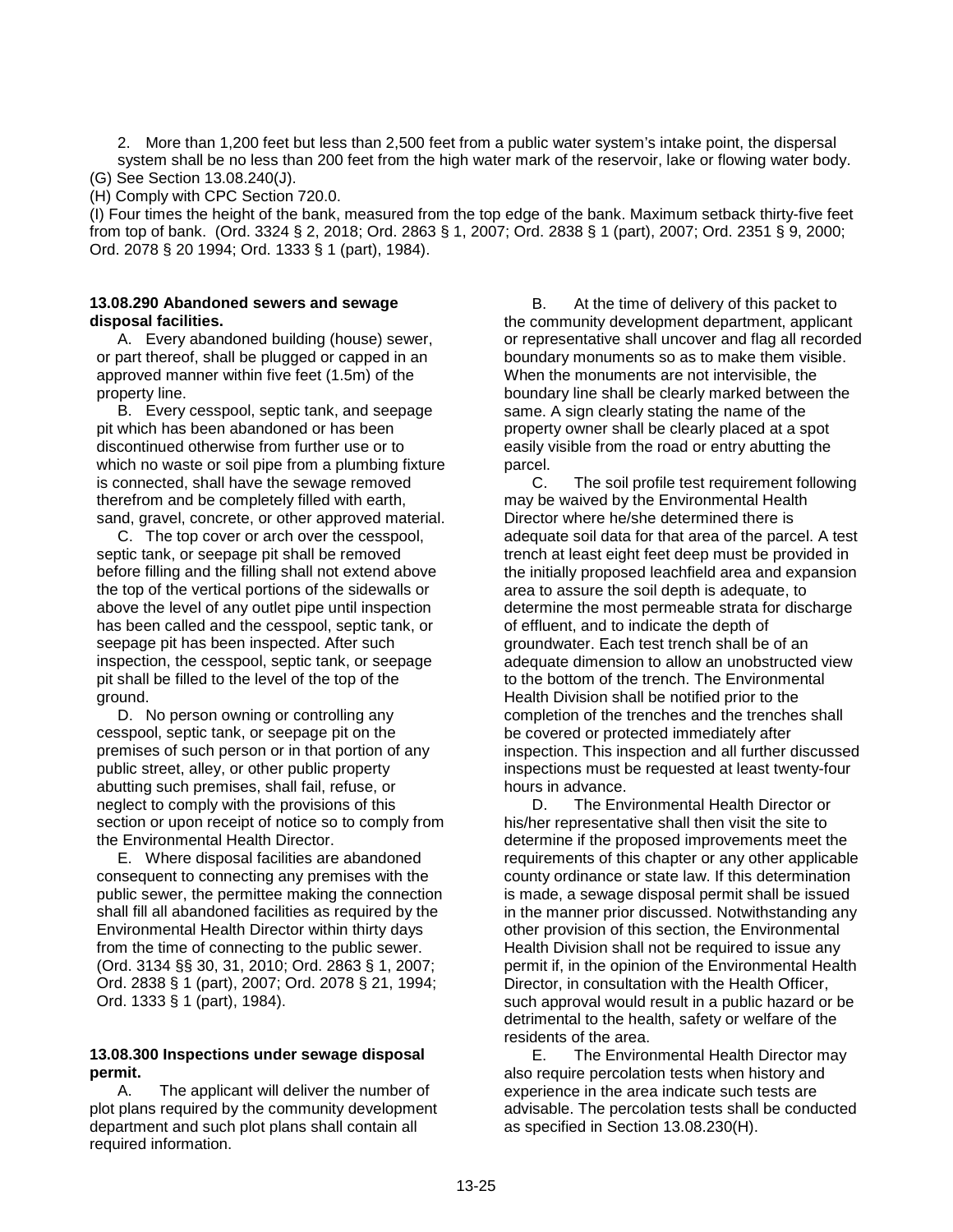F. Inspections of construction of the private disposal system shall be performed when:

1. The disposal field, septic tank hole, distribution box and solid line areas are dug, trench walls are scarified, and the distribution box bases are compacted;

2. The septic tank, drain rock, drain pipe, solid lines, distribution boxes, and building paper are in place in their respective trenches.

Covering installed improvements prior to inspection shall be limited solely to those portions of the work where the open excavation impedes necessary movement of equipment required to complete the system design as approved. If each inspection has disclosed satisfactory compliance of the provisions of this chapter and the CPC, the Environmental Health Director or his/her representative shall sign off the work as completed on the sewage disposal permit copy mandated to be kept on the job. The owner or contractor may then cover the installed improvements. (Ord. 3134 § 32, 2010; Ord. 2863 § 1, 2007; Ord 2838 § 1 (part), 2007; Ord. 2351 § 10, 2000; Ord. 2314 §§ 44 & 45, 1999; Ord. 2078 § 22, 1994; Ord. 1333 § 1 (part), 1984).

# **13.08.310 Use and repair of existing sewage disposal system.**

A. Every part of each private and individual sewage collection, treatment and disposal system is to be maintained in good repair at all times, and operated in such a manner as not to cause odors, pollution or contamination of adjacent lands or surface waters or useable subsurface waters of the county nor create any other nuisance.

B. With respect to the repair of existing sewage disposal systems, the Environmental Health Director may except as to structures, allow such lesser distances than those shown elsewhere in this chapter as he/she shall determine necessary to avoid undue hardship, but that will accomplish the general purpose and intent of this chapter.

C. Nothing contained in this chapter shall prevent utilization of another parcel for the construction of a sewage disposal system or a portion of a sewage disposal system providing the following conditions are met:

> 1. The land on which the system is to be constructed is owned by the owner of the system provided that the parcels are legally merged or a notice of action is filed with the county recorder's office reflecting restrictions on the use of each parcel for purposes consistent with the existence of the on-site sewage treatment and disposal system. Alternatively, another parcel may be used if the owner of the system has a

legally recorded easement on the land which expressly provides that be has the right to use the land for sewage treatment and disposal purposes;

2. The recorded easement shall stipulate that the easement may not be revoked or extinguished and that an effort to do shall be of no force and effect unless and until there has been recorded an affidavit signed by an authorized representative of the agency owning the public sewer stating that the structure which the sewage disposal system was originally intended to serve has been permanently connected to a public sewer. (Ord. 3134 §33, 2010; Ord. 2863 § 1, 2007; Ord 2838 § 1 (part), 2007; Ord. 2078 § 23, 1994; Ord. 1333 § 1 (part), 1984).

# **13.08.311 Discharge restrictions-Pollution**

**prohibited.** All sewage and other liquid waste shall be disposed of by an approved method of collection, treatment and effluent discharge. Sewage or sewage effluent shall not be disposed of in any manner that will permit it to rise to the surface or flow over the top of the ground or cause pollution of the ground surface, groundwater, bathing area, lake, pond, or watercourse, or create a nuisance. It shall not be discharged into any abandoned or unused well or into any crevice, sinkhole or other opening either natural or artificial in the rock formation. (Ord. 2863 § 1, 2007; Ord. 2838 § 1 (part), 2007; Ord. 2078 § 24, 1994).

# **13.08.320 Minor deviations from ordinance**

**requirements.** Minor deviations from any ordinance requirement regulating private sewage disposal systems may be granted. Approval of the Environmental Health Director is required. Specific, written, factual findings shall be made in each case justifying the minor deviation. (Ord. 3134 § 34, 2010; Ord. 2863 § 1, 2007; Ord. 2838 § 1 (part), 2007; Ord. 1333 § 1 (part), 1984).

**13.08.330 Technical advisory committee.** The Environmental Health Director, with the concurrence of the Health Officer, shall appoint an ad hoc technical advisory committee made up of three consultants. Any project may be referred to the technical advisory committee at the request of the applicant, the Environmental Health Director, or the Health Officer. The technical advisory committee shall make its recommendation within thirty days unless a longer time is agreed to by the applicant (Ord. 3134 § 35, 2010; Ord. 3061 § 4,